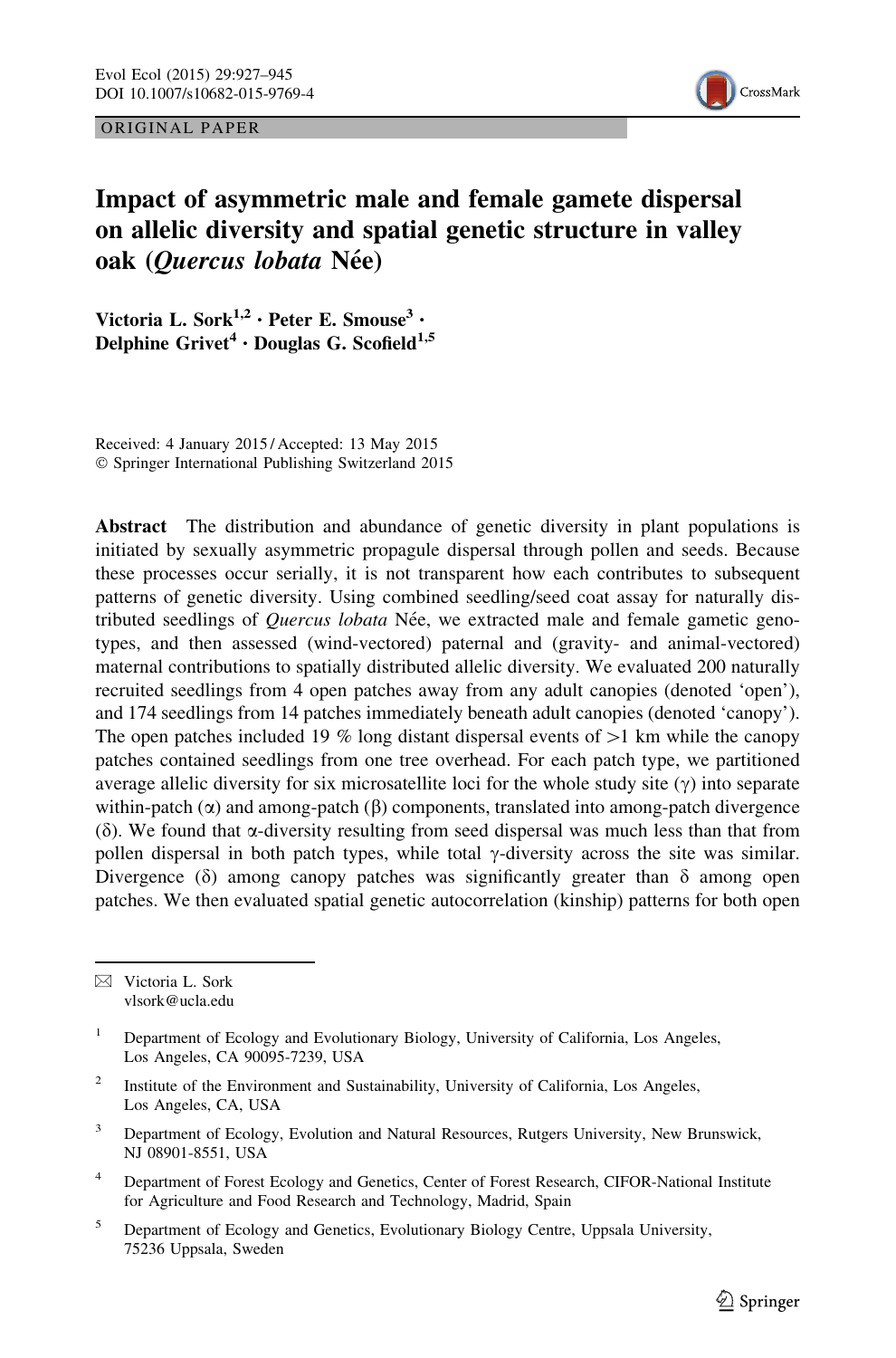and canopy strata, separately for male and female gametes. Female gametes showed sharply declining kinship with increasing distance for canopy patches and modestly for open patches. In sharp contrast, male gametes from both patches showed only subtle decline of kinship, but seedlings still showed significant structure across patch types. On balance, sexual asymmetry in propagule dispersal shapes both the abundance and distribution of allelic diversity, with pollen dispersal promoting overall diversity but reducing spatial structure, but seed-dispersal reduces overall diversity and markedly increases spatial genetic structure.

Keywords Alpha and gamma diversity · Genetic diversity · Isolation by distance · Pollen dispersal - Seed dispersal - Spatial genetic structure

# Introduction

For plant populations, gene flow is sequential, involving pollen dispersal, followed by seed dispersal. Once seedlings become established, the initial pattern of available genetic diversity within and among local sites has been established; subsequent opportunities for both genetic drift and local adaptation will be shaped by the balance between limited parental effective size and propagule flow (Crawford [1984;](#page-16-0) Wright [1943](#page-18-0), [1946](#page-18-0)). Though a few species exhibit at least as much seed flow as pollen flow (e.g., Holbrook et al. [2002;](#page-17-0) Karubian et al. [2010\)](#page-17-0), most tree species disperse pollen farther than seed (e.g., Chybicki and Burczyk [2010](#page-16-0); Garcia et al. [2007;](#page-16-0) Heuertz et al. [2003](#page-17-0); Isagi et al. [2007;](#page-17-0) Krauss et al. [2009;](#page-17-0) Moran and Clark [2012;](#page-17-0) Ravigne et al. [2006](#page-17-0)). Population structure analyses of nuclear versus maternally inherited markers support the higher gene flow through pollen than seed movement (Ennos [1994;](#page-16-0) Hamilton and Miller [2002;](#page-16-0) Sork and Smouse [2006](#page-18-0)). As the final stage of the process, however, seed dispersal has a disproportionate impact on the local effective size of recruiting populations, since it moves both female and male gametes (Crawford [1984;](#page-16-0) Garcia and Grivet [2011](#page-16-0); Hamilton and Miller [2002](#page-16-0)). Estimating the separate contributions of pollen and seeds to gene flow becomes elusive, however, because many studies compare the two processes using different sets of individuals or markers. Overcoming that limitation, recent studies have compared haploid pollen and diploid seed dispersal by using maternally and parentally inherited tissue from the same seedlings, with an emphasis on estimating the effective number of pollen, seed, or seedling parents (Garcia et al. [2007](#page-16-0); Grivet et al. [2009](#page-16-0)). Instead, a more precise comparison of the relative contributions of male and female parents would be to use the allelic contributions of their respective haploid contributions to the genetic diversity of naturally recruited seedling populations.

To analyze the impact of asymmetric dispersal on genetic diversity, it seems appropriate to employ recently developed methods that translate ecological diversity statistics into genetic analogues (Jost [2007](#page-17-0), [2010](#page-17-0); Jost et al. [2010;](#page-17-0) Nei [1973](#page-17-0); Scofield et al. [2012;](#page-17-0) Tuomisto [2010\)](#page-18-0). For example, we (Scofield et al. [2012](#page-17-0)) have demonstrated that the effective numbers of genotypes within and among local seedling patches can be translated into  $\alpha$ ,  $\beta$ ,  $\gamma$  diversity measures, where  $\alpha$ -diversity is the effective number of maternal seed sources within each patch,  $\gamma$ -diversity is the effective number of maternal seed sources for the entire study site, and  $\beta$ -diversity is the effective number of seedling patches, or the turnover rate of maternal parentage from patch to patch. We also introduced a term  $\delta$ ,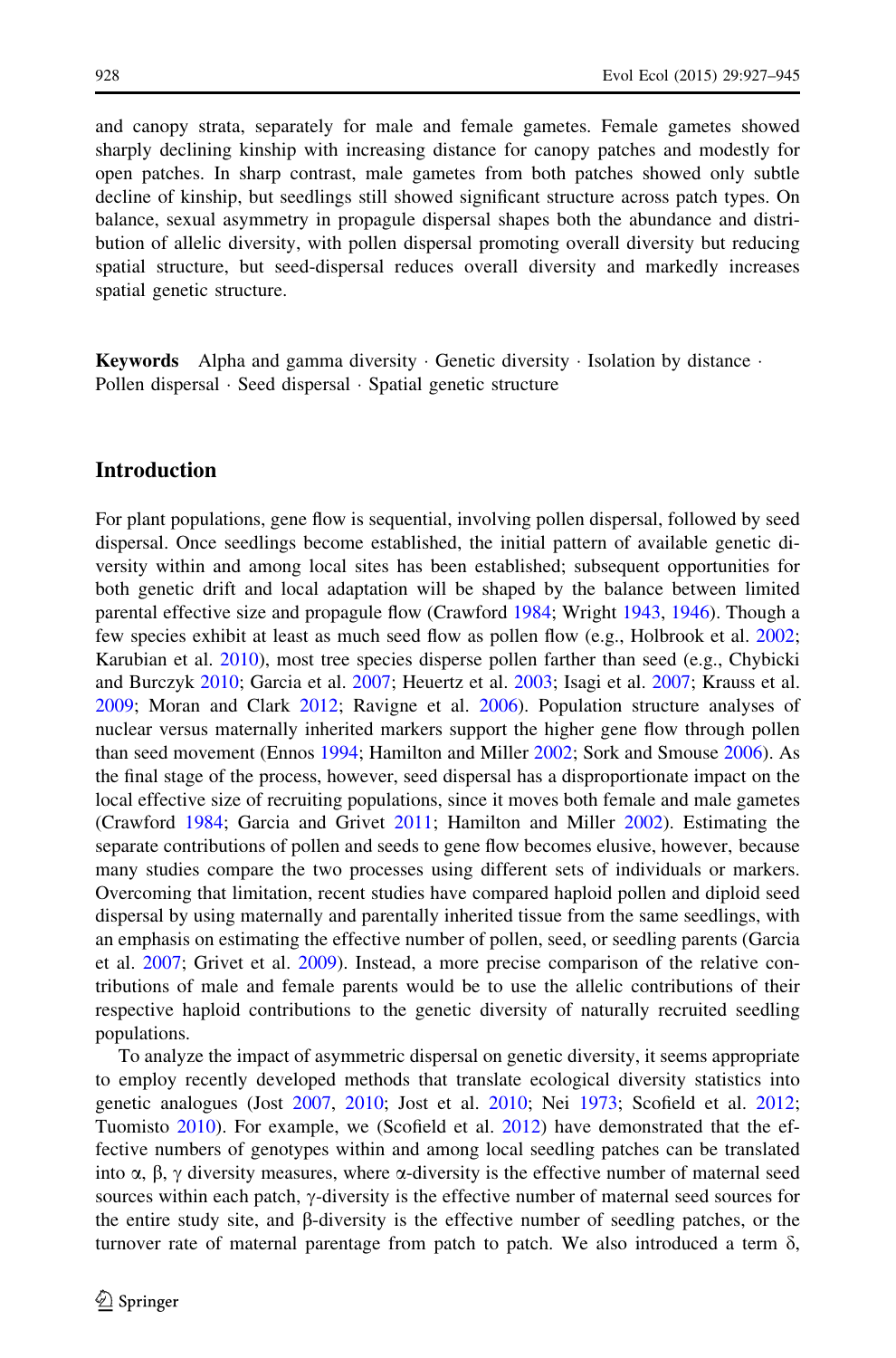which is the [0, 1]-scaled pairwise maternal divergence between patches. This term provided a useful measure that allows an analysis of the level of maternal sharing among different seedling patches. We showed that different dispersal vectors generated different patterns of divergence among patches. Scofield et al. ([2012\)](#page-17-0) used genotypes to identify maternal seed sources, but we did not extend the study to examine either paternal genotypes or the allelic diversity consequences for recently established seedlings themselves. The patterns of spatial genetic autocorrelation among these seedlings will reflect the allelic diversity of both parental sexes, as well as isolation by (sexually-asymmetric) propagule movement (Heywood [1991;](#page-17-0) Vekemans and Hardy [2004\)](#page-18-0).

Our objective here is to elucidate the contributions of sexually asymmetric dispersal of haploid gametes to seedling allelic diversity within and among patches and to assess spatial genetic structure (SGS) across the landscape, using valley oak (*Quercus lobata* Née, Fagaceae) as our study system. We have previously shown that pollen dispersal can be sufficiently restricted to create local neighborhoods (Austerlitz et al. [2004](#page-16-0); Sork et al. [2002b](#page-18-0)) and that pollen flow creates spatial autocorrelation (Austerlitz et al. [2007](#page-16-0)). We have also shown that the pollen dispersal kernel exhibits both a high degree of local pollen flow as well as a long fat tail that can spread alleles extensively across the landscape (Pluess et al. [2009](#page-17-0)). By analyzing the genotypes of established seedlings and the maternal (pericarp) tissues of their attached acorns, we have also shown that pollen and seed dispersal are spatially asymmetric (Grivet et al. [2009\)](#page-16-0). Despite the fact that seed dispersal slightly enhances the effective number of pollen parents represented in local seedling patches, it seriously constrains the effective number of seed parents in those same patches. The net patterns among established seedlings are demonstrable, but a major limitation of previous analyses has been their focus on diploid seedling patterns and the effective number of parental genotypes, rather than on the separate contributions of male and female gametes to the allelic diversity patterns within the seedlings themselves.

In this paper, we compare male and female (gametic) contributions to the allelic diversity itself, using the same seedling populations studied by Grivet et al. ([2009\)](#page-16-0). To assess separate male and female gametic contributions to allelic diversity, we will apply a classical diversity approach to obtain measures of  $\alpha$ ,  $\beta$ , and  $\gamma$ . We introduced this approach to compare foraging behaviors of vertebrate dispersal agents and added a measure of pairwise divergence  $(\delta)$  among patches—to provide a measure of the extent to which two patches included progeny from different maternal sources (Scofield et al. [2012\)](#page-17-0). We will here extend that same methodology to the post-dispersal seedlings, comparing the haploid contributions of male and female gametes for those found in open and canopy recruiting patches for both diversity metrics and spatial autocorrelation (kinship) patterns, and addressing three specific questions. (1) What is the pattern of seed dispersal into seedling patches that are proximal to (canopy) and distant from (open) maternal adults? (2) How does that dispersal differential impact allelic diversity of male versus female gametes, measured in terms of within-patch  $(\alpha)$ , among-patch  $(\beta)$ , and total  $(\gamma)$  allelic diversity components, as well as the degree of allelic divergence  $(\delta)$  among patches? (3) What are the consequences of sexually asymmetric (pollen and seed) dispersal for fine scale spatial genetic structure (SGS) of paternal and maternal allelic contributions to open versus canopy patches? We know from previous work (Grivet et al. [2009\)](#page-16-0) that seed dispersal enhances the effective number of both male and female parents in seedling patches, and that the effective number of maternal parents is lower than that of paternal parents. Here, we test the predictions that both allelic diversity patterns and the fine scale SGS of alleles will be disproportionately shaped by sexually asymmetric (male vs. female) gametic dispersal. This focus on allele contributions, rather than effective number of parental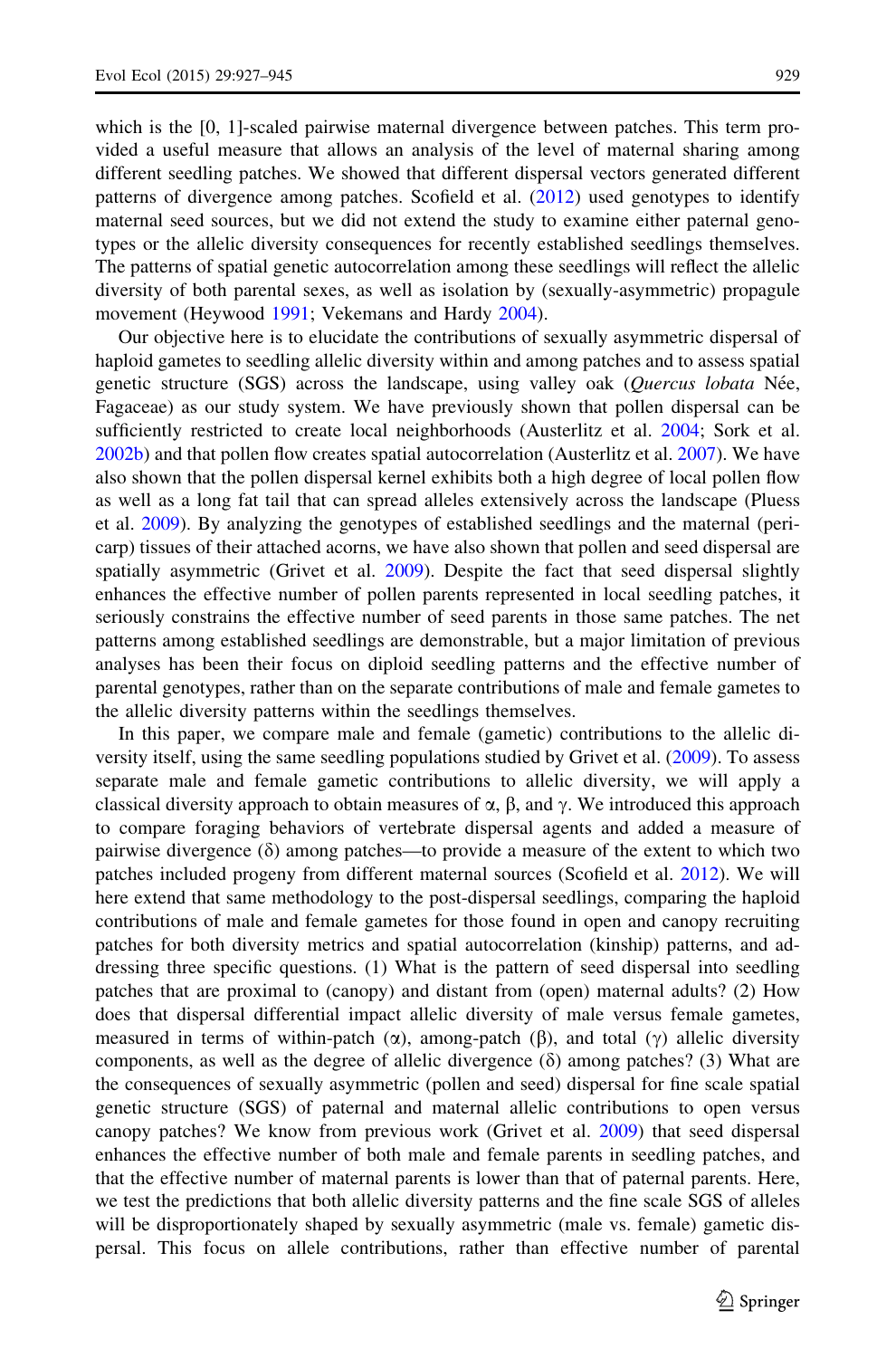genotypes, yields a more precise assessment of the genetic consequences of pollen and seed dispersal, by directly comparing the haploid contributions of the two kinds of gametes, instead of comparing haploid pollen with diploid seeds.

# Materials and methods

#### Study system

Our study site is located along the valley floor of Figueroa Creek, within the UC Santa Barbara Sedgwick Reserve in the Santa Ynez Valley (34°42'N, 120°02'W), Santa Barbara County (California, USA). This savannah habitat includes our study species valley oak (Quercus lobata Née) and coast live oak (Quercus agrifolia Née), with blue oak (Quercus douglasii Hook and Arn.) along the slopes. This low-density population (1–6 trees per hectare) is composed of clustered centenary adult trees, interspersed with scattered saplings and juveniles. The fine scale genetic structure of valley oak adults within this valley indicates a small amount of spatial autocorrelation within 100 m and only a trace of anisotropy (Austerlitz et al. [2007;](#page-16-0) Dutech et al. [2005\)](#page-16-0). This site has been the locality of numerous studies by our research team (described below), with adult valley oaks exhaustively mapped and genotyped over about 300 ha.

Valley oak is wind pollinated and essentially 100% outcrossed (Sork et al. [2002a\)](#page-18-0), with estimates of effective mean pollen dispersal distances ranging from 60 to 350 m (Austerlitz et al. [2007;](#page-16-0) Pluess et al. [2009;](#page-17-0) Sork et al. [2002b\)](#page-18-0). Adult trees produce massive quantities of acorns every 4–6 years, which was the case in 2002, when seedlings were found both beneath adult trees and in areas away from any adults. With the exception of that 1 year, few seedlings have became established over the period 2001–2013 (Sork, pers. observation), due to summer drought, an absence of large acorn crops, seed predation, small rodent herbivory, and grazing by deer (Tyler et al. [2006;](#page-18-0) Zavaleta et al. [2007\)](#page-18-0). Acorns are consumed, stored, and occasionally dispersed by acorn woodpeckers, Melanerpes formicivorus (Grivet et al. [2005](#page-16-0); Scofield et al. [2010,](#page-17-0) [2011](#page-17-0), [2012](#page-17-0)), as well as by small mammals such as mice (Peromyscus spp.) and California ground squirrels (Spermophilus beecheyi). A prominent avian dispersal agent, however, is the western scrub jay (Aphelocoma coerulescens) (Koenig et al. [2009\)](#page-17-0), whose foraging and caching behavior provide a highly effective dispersal mechanism for valley oak acorns, because the birds store them beneath the soil at some distance from adults (WD Carmen, pers. comm).

### Sampling design

Following the acorn season of 2002, we located and sampled tissue from newly germinated seedlings and their attached acorns throughout Figueroa Creek valley (Grivet et al. [2009\)](#page-16-0) in open areas away from and beneath the canopies of acorn-producing adults (see Fig. [1\)](#page-4-0). In four patches located at least 20 m away from the canopy edge of any acornproducing adult, we selected 200 seedlings with attached acorn; we here designate those as 'open' patches, because they were found in open areas without any canopy cover. Given the lack of valley oak overhead, we presumed that the seedlings had been dispersed, especially since they had all emerged from buried seeds (Grivet & Sork, pers. observation). The most likely dispersal agent was the western scrub jay, because the acorns were buried singly and in a manner consistent with their reported caching behavior. Other possible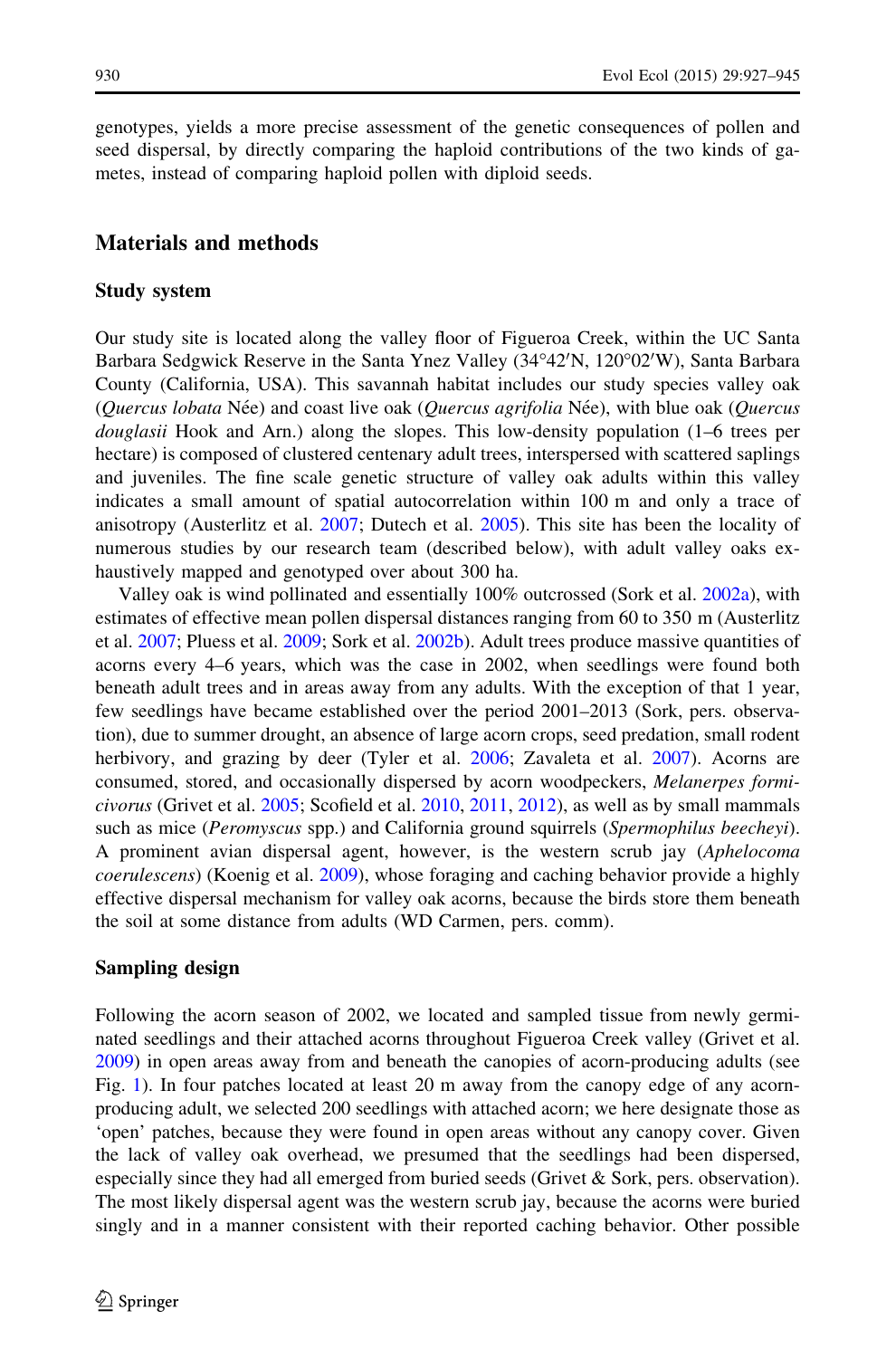<span id="page-4-0"></span>

Fig. 1 Map of sampling locations of low-dispersal canopy seedling patches and a subset of high-dispersal open seedling patches and Quercus lobata seed source trees at Figueroa Creek valley, Sedgwick Reserve, Santa Barbara Co., CA, USA. A complete map of open patches and source trees is presented in Fig. [2](#page-10-0)a. Each canopy patch was found beneath the canopy of a Q. lobata. The figure illustrates relative spatial placement and densities of trees and patches. Given the large areal extent depicted, it should be noted that the sizes, shapes and overlaps of symbols chosen for visual clarity should not be taken to represent the sizes, shapes and overlaps of trees and patches in nature

dispersers include rodents (gray squirrels, chipmunks, and deer mice) that move seeds away from the maternal source, but usually less than 50 m, or acorn woodpeckers that could have dropped acorns en route to their granaries (Koenig et al. [2008](#page-17-0); Scofield et al. [2011;](#page-17-0) Thompson et al. [2014\)](#page-18-0).

We also sampled 14 seedling patches and 174 seedlings with attached acorns, located in patches immediately beneath the canopies of acorn-producing valley oak adults. We will henceforth refer to this patch type as a 'canopy' patch. We presumed these seedlings were derived from dispersal by gravity, but short-range dispersal by rodents is also possible, which we later confirmed by testing that assumption genetically.

Despite the lower number of patches utilized, this study will use slightly larger sample sizes of dispersed seedlings than Grivet et al. [\(2009](#page-16-0)), incorporating subsequent improvements in genotypic assignment (Smouse et al. [2012\)](#page-18-0). We use fewer patches than Grivet et al. [\(2009\)](#page-16-0) to ensure that the two patch types were represented by comparable sample sizes and the area in which seedlings were collected covered comparable spatial expanses. To elucidate the dispersal events that contributed each recruiting seedling, we first determined the maternal genotype, using methods described below, and then matched it to the genotype of one of the 353 mapped and genotyped adults in Figueroa valley.

### DNA extraction and genotyping

DNA extraction and amplification protocols for these samples are described elsewhere (Grivet et al. [2005](#page-16-0), [2009](#page-16-0); Sork et al. [2002b](#page-18-0)). For this study, we used the following six nuclear microsatellite loci: MSQ4 ( $K = 22$  alleles in seedlings), QpZAG1/5 ( $K = 8$ ),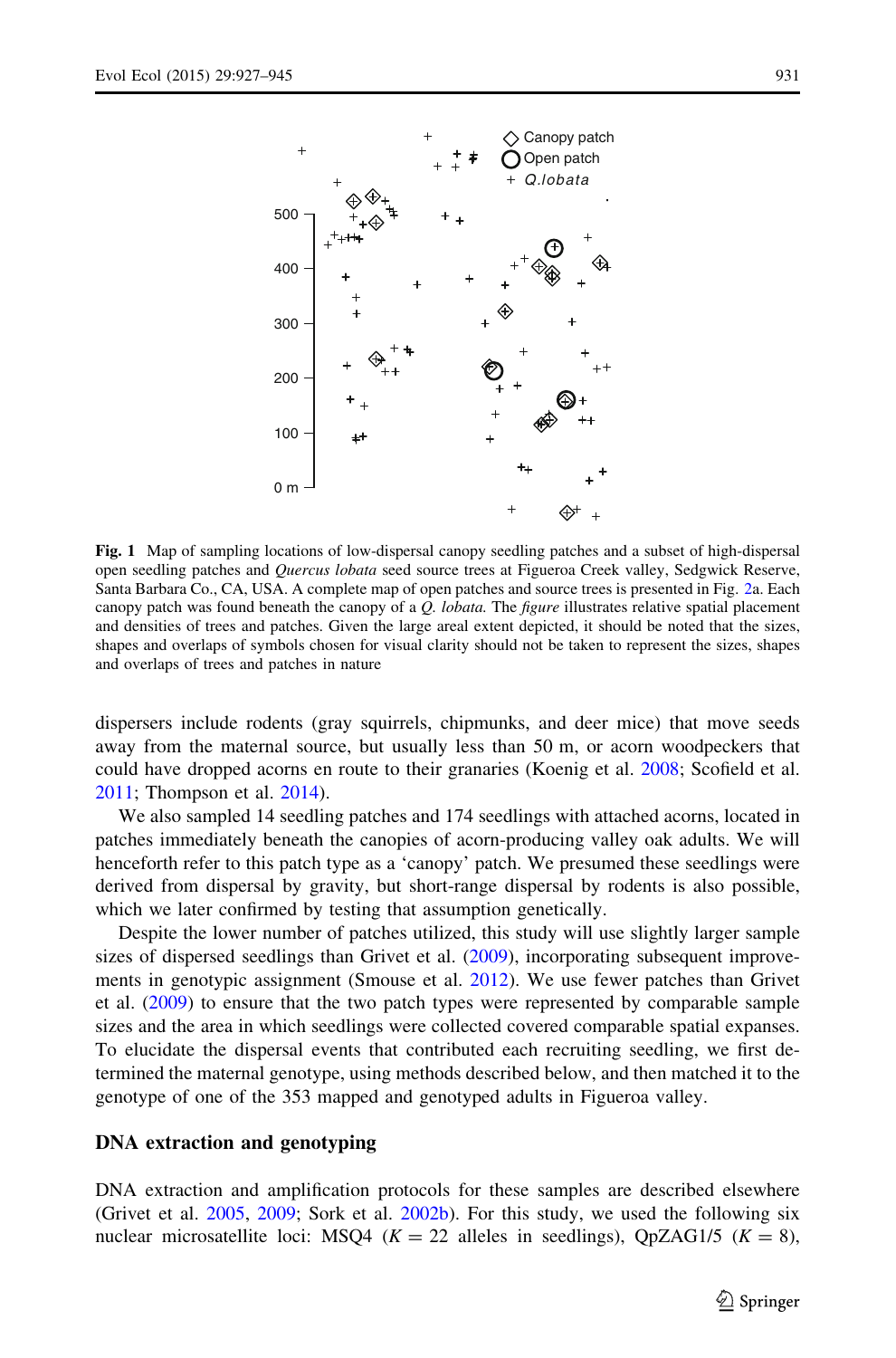<span id="page-5-0"></span>QpZAG9 ( $K = 17$ ), QpZAG36 ( $K = 8$ ), QrZAG11 ( $K = 8$ ) and QrZAG20 ( $K = 11$ ), deployed for those papers and other efforts (Dutech et al. [2005;](#page-16-0) Grivet et al. [2009;](#page-16-0) Sork et al. [2002b\)](#page-18-0). To separate male and female gametes within a seedling, we used a combination of TwoGener gametic extraction (Smouse et al. [2001](#page-18-0)), and pericarp assay of the maternal genotype (Grivet et al. [2005](#page-16-0)). We converted seedling/pericarp genotypic pairs into their haploid male and female gametic genotypes. For any seedlings or pericarp tissue with four complete loci, we inferred complete genotype, using methods described in Smouse et al. ([2012](#page-18-0)).

#### Allelic diversity measures

All diversity analyses described below were conducted in R (R Core Team [2014](#page-17-0)) and are implemented in the package dispersalDiversity (Scofield [2015a\)](#page-17-0) and Sorklab website ([http://www.eeb.ucla.edu/Faculty/Sork/Sorklab\)](http://www.eeb.ucla.edu/Faculty/Sork/Sorklab). The readGenalex package (Scofield [2015b](#page-17-0)) was used to read and manipulate genotype data in R.

To assess allelic diversity within patches and total across patches, we utilized the technical developments in Scofield et al. [\(2012](#page-17-0)), and summarized the allelic counts for each of the six microsatellite loci within the g-th patch, for male gametes, for female gametes, and for diploid seedlings, and then extracted unbiased estimates of the probability of drawing two identical alleles for any given locus from the same patch:

$$
r_{gg} = \sum_{k=1}^{K} \frac{x_{gk} (x_{gk} - 1)}{n_g (n_g - 1)},
$$
\n(1)

where  $x_{gk}$  is the tally (within the g-th patch) of the k-th allele from a locus with K observed alleles, and where  $n_e$  is the total number of alleles sampled within that same patch, analogous to Simpson's [\(1949](#page-18-0)) unbiased estimator of species identity and as Nei's [\(1972;](#page-17-0) [1973\)](#page-17-0) unbiased estimator of allelic identity. An additional form of unbiased diversity estimator  $\left(q_{gg}^{*}\right)$  is due to Nielsen et al. ([2003](#page-17-0)), and the interested reader is referred to Scofield et al. [\(2012](#page-17-0)) for further discussion of its use in measuring dispersal. We will provide examples of both estimates below.

Within each patch, we averaged the values for the six loci to obtain a per-locus average value, remembering that diploid seedlings have twice as many alleles as do the gametes. On the premise that individual patch diversities of a given type (canopy or open) are credibly homogeneous, we used a weighted estimate of the average within-patch identity, defined as:

$$
\bar{r} = \sum_{g=1}^{G} \frac{(n_g - 1)}{(N - G)} \cdot r_{gg},\tag{2}
$$

where G was the number of patches and  $N = \sum_g (n_g)$  was the total sample size for the patch type, measuring the probability (unweighted average over the six loci) that two randomly drawn alleles from the same patch were identical. Inverting Eq. (1) yields a natural measure of within-patch diversity for the g-th patch  $(\alpha_g = 1/r_{gg})$ , basically the effective number of alleles per locus for that patch (see Jost [2007](#page-17-0); Scofield et al. [2012\)](#page-17-0). The average within-patch alpha diversity is similarly estimated by inverting Eq. (2), yielding  $\alpha = (1/\bar{r})$ . With our sample sizes, differences between unbiased estimators our relatively small; for open-patch male gametes  $\alpha = 3.040$  from inverted  $r_{gg}$  for open-patch male gametes, but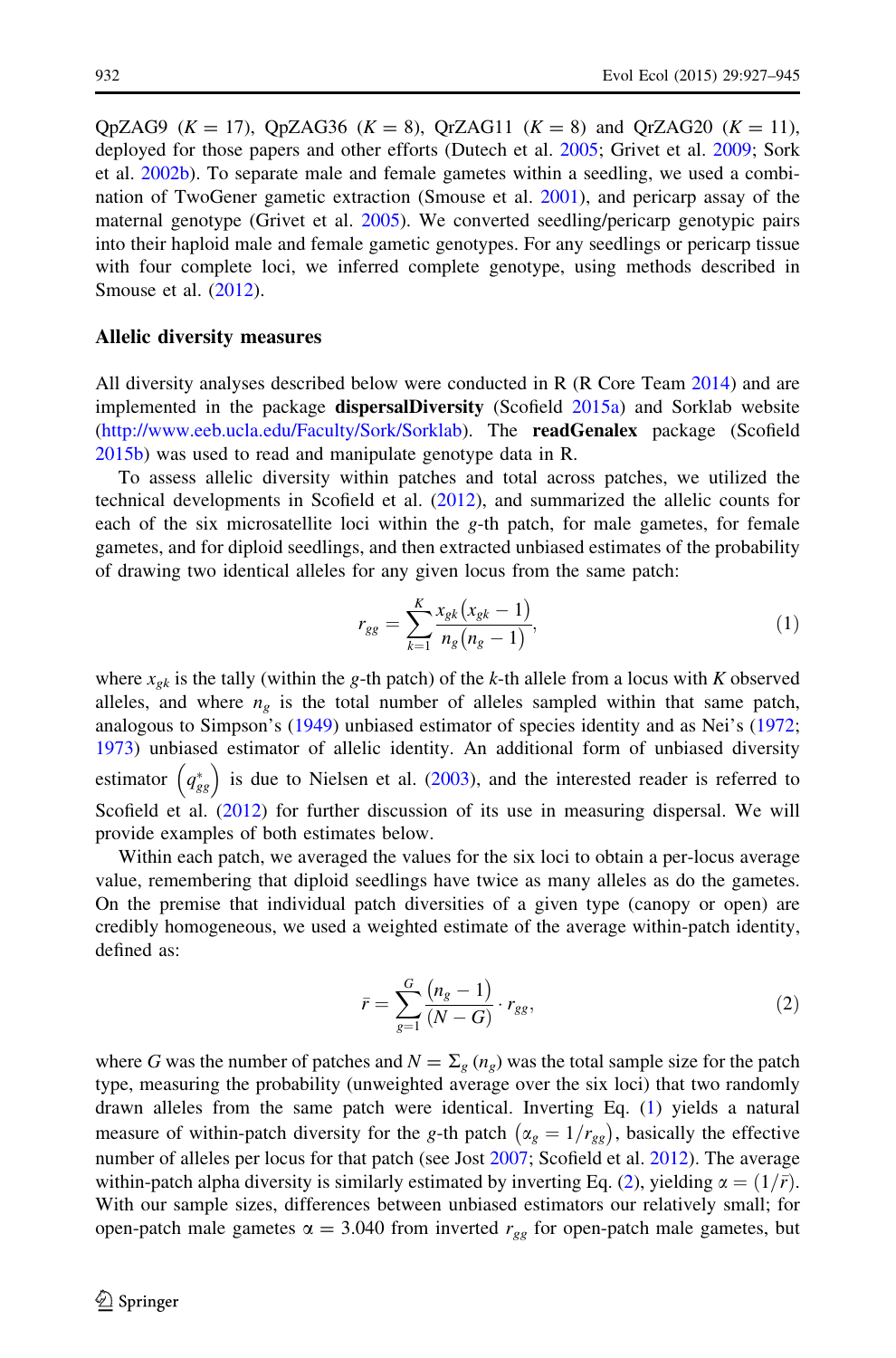<span id="page-6-0"></span> $\alpha^* = 3.035$  from inverted  $q_{gg}^*$ . We constructed the single-patch estimates of the  $\alpha_g$ -estimates and pooled within-patch  $\alpha$ -diversities separately for maternal gametes, paternal gametes, and diploid seedlings, and separately for the 14 canopy and four (4) open patches.

Similarly, we obtained an unbiased measure of the allelic identity for any particular locus within the entire collection of either (canopy) or (open) patches as the probability of drawing two identical alleles from the collection, without regard to patch:

$$
R_0 = \sum_{k=1}^{K} \frac{X_k(X_k - 1)}{N(N - 1)},
$$
\n(3)

where (for any particular locus)  $X_k$  is the total tally of alleles of the k-th type for the whole site; we then used an unweighted average Eq. (3) over the six loci. Reciprocation again yields the total per-locus diversity ( $\gamma = 1/R_0$ ), the effective number of alleles per average locus within the entire collection for either patch type. Both unbiased estimators produce  $\gamma = 3.131$  for open-patch male gametes; we will continue by presenting results for just  $r_{gg}$ based  $[Eq. (1)]$  $[Eq. (1)]$  $[Eq. (1)]$  estimators and note that the **dispersalDiversity** R package readily produces results for both estimators.

#### Testing for heterogeneous  $\alpha$  and  $\gamma$  diversity metrics

To test whether  $\alpha$  is heterogeneous between canopy or open patch types, or between male and female gametes, we deployed a non-parametric analogue of Bartlett's variance heterogeneity test (Jost [2008;](#page-17-0) Snedecor and Cochran [1989\)](#page-18-0), using methods from Scofield et al. ([2012\)](#page-17-0). The tests are invariant with respect to the form of diversity estimator employed. We first translated the pooled within-canopy and within-open patch  $\alpha$ -diversities among female gametes into variance analogues, as well as a pooled within-patch variance from both types of patches. We next computed Bartlett's test and bootstrapped membership among the strata in question, testing each locus individually and summing observed and bootstrapped log-likelihoods for testing across all loci; we performed 9999 bootstraps plus the observed. As is commonly observed in comparisons of genetic diversity, a significant difference at one locus, if of sufficient strength, can result in a significant difference across all loci. We compared average a-diversities for canopy and open patch types for male gametes, as well as those for male versus female gametes, using the same types of tests. Finally, we constructed analogous tests of  $\gamma$ -diversity for canopy versus open patch types and for male versus female gametes, using the same sort of non-parametric Bartlett's tests described in Scofield et al. ([2012\)](#page-17-0). When gene flow into patches is restricted, we would expect that  $\alpha$ diversity would be less than when gene flow is high. However, the impact of gene flow on  $\gamma$ diversity is less easy to predict, because it will depend on the extent to which the accumulated patches incorporate all sources of genes. Moreover, the differences in  $\gamma$ -diversity between male and female gametes will depend on the sexual asymmetry of dispersal.

### Inter-patch turnover and diversity

For ecological studies,  $\beta = (\gamma/\alpha)$  diversity provides a traditional description of species turnover across sites and thus compositional divergence among strata (Whittaker [1960](#page-18-0), [1972\)](#page-18-0). Here, diversity of alleles within patches is  $\alpha$  and that across the entire (valley-wide) site is  $\gamma$ , so  $\beta$  diversity represents the turnover in allelic composition from patch to patch. It is best viewed as the ''effective number'' of genetically (non-overlapping) patches for the site. If all patches have identical allele frequencies, then  $\beta = 1$ , but if each patch contains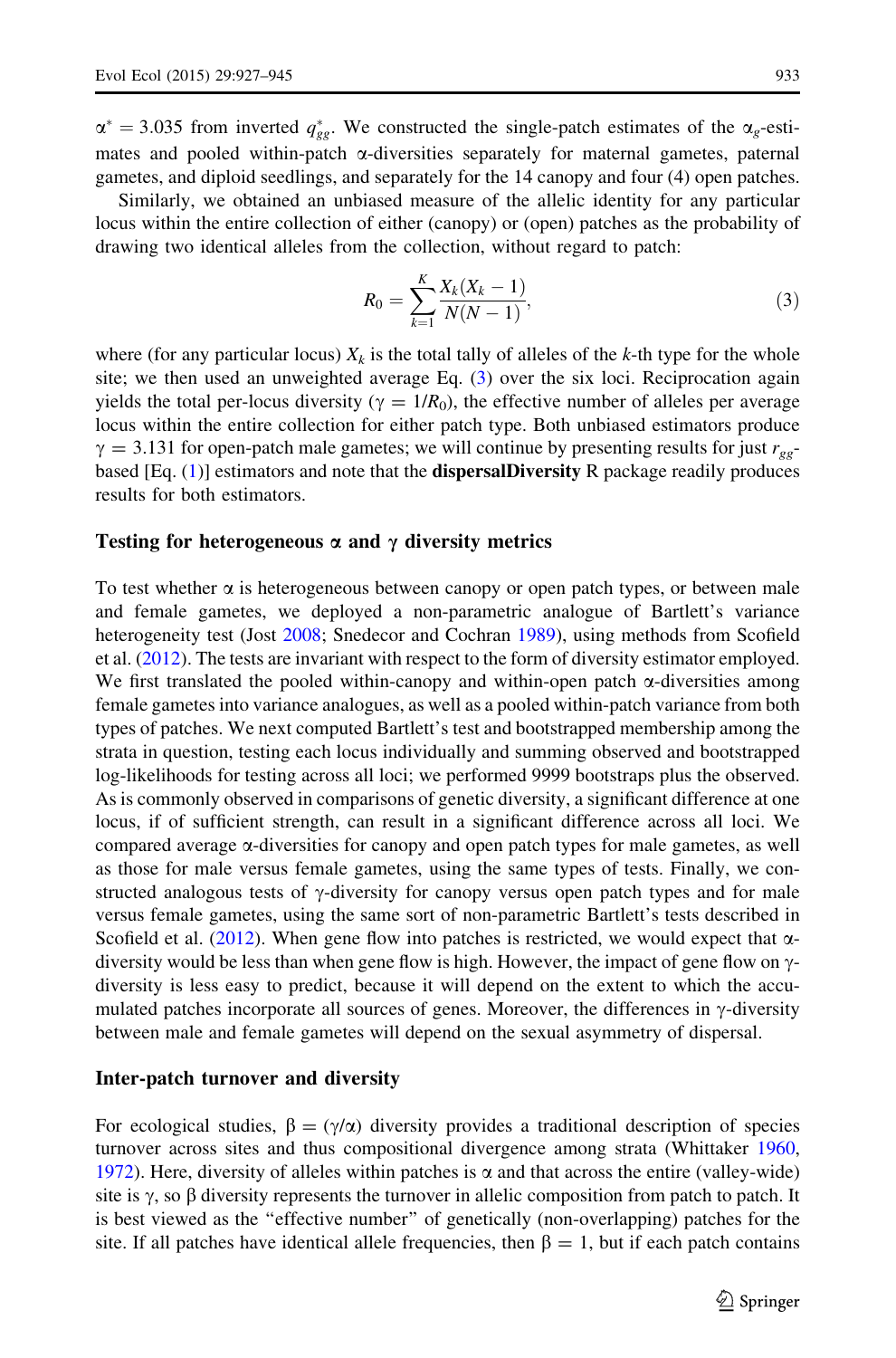different alleles, then  $\beta$  = the number of patches. The more extensive is dispersal, whether of pollen or seed, the lower is the expectation for allelic turnover.

Jost ([2007](#page-17-0)) has pointed out that diversity components are limited in range by the numbers of individuals and strata sampled. For our Simpson/Nei-type measures, the minimum value is always 1, but the maximum number can depend on the sampling frame. With modest sample sizes for some patches, it is possible to miss rare alleles in the population, particularly for hyper-allelic microsatellite loci, and not all loci are equally prone to the problem. For example, at Sedgwick adult Q. *lobata* carry several alleles unobserved in seedlings collected for the present study (MSQ4,  $K = 4$  novel alleles in adults; QpZAG1/5,  $K = 3$ ; QpZAG9,  $K = 6$ ; QpZAG36,  $K = 2$ ; QrZAG11,  $K = 4$ ;  $QrZAG20, K = 3$ ). On the other hand, regardless of population diversity we can never observe more alleles than gametes. For our unbiased Nei/Simpson allelic-identity treatment in Eqs. [\(1](#page-5-0)) and [\(3](#page-6-0)), it is convenient to use maximum values that reflect the sampling scheme itself, which does not change from locus to locus. We have used  $\alpha_{\text{max}} = (N - G)$ /  $G$ ,  $\gamma_{\text{max}} = (N - G)$  and  $\beta_{\text{max}} = (\gamma_{\text{max}}/\alpha_{\text{max}}) = G$  for haploid male and female gametes, and  $\alpha_{\text{max}} = (2 N - G)/G$ ,  $\gamma_{\text{max}} = (2 N - G)$  and  $\beta_{\text{max}} = (\gamma_{\text{max}}/\alpha_{\text{max}}) = G$  for the diploid seedlings. With these limits so defined, we can compute diversity metrics scaled to have range  $[0, 1]$  (following Jost  $2007$ ) as:

$$
0 \le \alpha' = \left(\frac{\alpha - 1}{\alpha}\right) \cdot \left(\frac{\alpha_{\max}}{\alpha_{\max} - 1}\right) \le 1,\tag{4a}
$$

$$
0 \le \beta' = \left(\frac{\beta - 1}{\beta}\right) \cdot \left(\frac{\beta_{\text{max}}}{\beta_{\text{max}} - 1}\right) \le 1,\tag{4b}
$$

$$
0 \le \gamma' = \left(\frac{\gamma - 1}{\gamma}\right) \cdot \left(\frac{\gamma_{\text{max}}}{\gamma_{\text{max}} - 1}\right) \le 1. \tag{4c}
$$

These scaled metrics may make visualization and/or quantitative comparisons more convenient between groups or systems differing in overall diversity. Other scalings to [0, 1] may certainly be formulated, and care must be taken that scaling is performed consistently. The statistical testing framework developed here and in Scofield et al. ([2012\)](#page-17-0) is insensitive to monotonic transformations, so scaling is not necessary for testing.

### Allelic differentiation among patches

For studies of seed and pollen movement, it is useful to understand the uniqueness of each patch in terms of its composition (see Scofield et al. [2012\)](#page-17-0). Here we augmented our measures of inter-patch turnover ( $\beta$ -diversity) with measures of inter-patch 'identity' and its translation into non-overlap measures of allelic composition. When dispersal is extensive (open patches), adjacent patches may share propagule sources and may (thus) exhibit low allelic divergence. However, for minimal dispersal distances (canopy patches), even closely neighboring patches may exhibit high allelic divergence.

We computed inter-patch identity measures as the probability that two randomly drawn individuals, one from each of the gth and hth patches, share the same allele. For a single locus:

$$
r_{gh} = \sum_{k=1}^{K} \left( \frac{x_{kg}}{n_g} \cdot \frac{x_{kh}}{n_h} \right),\tag{5}
$$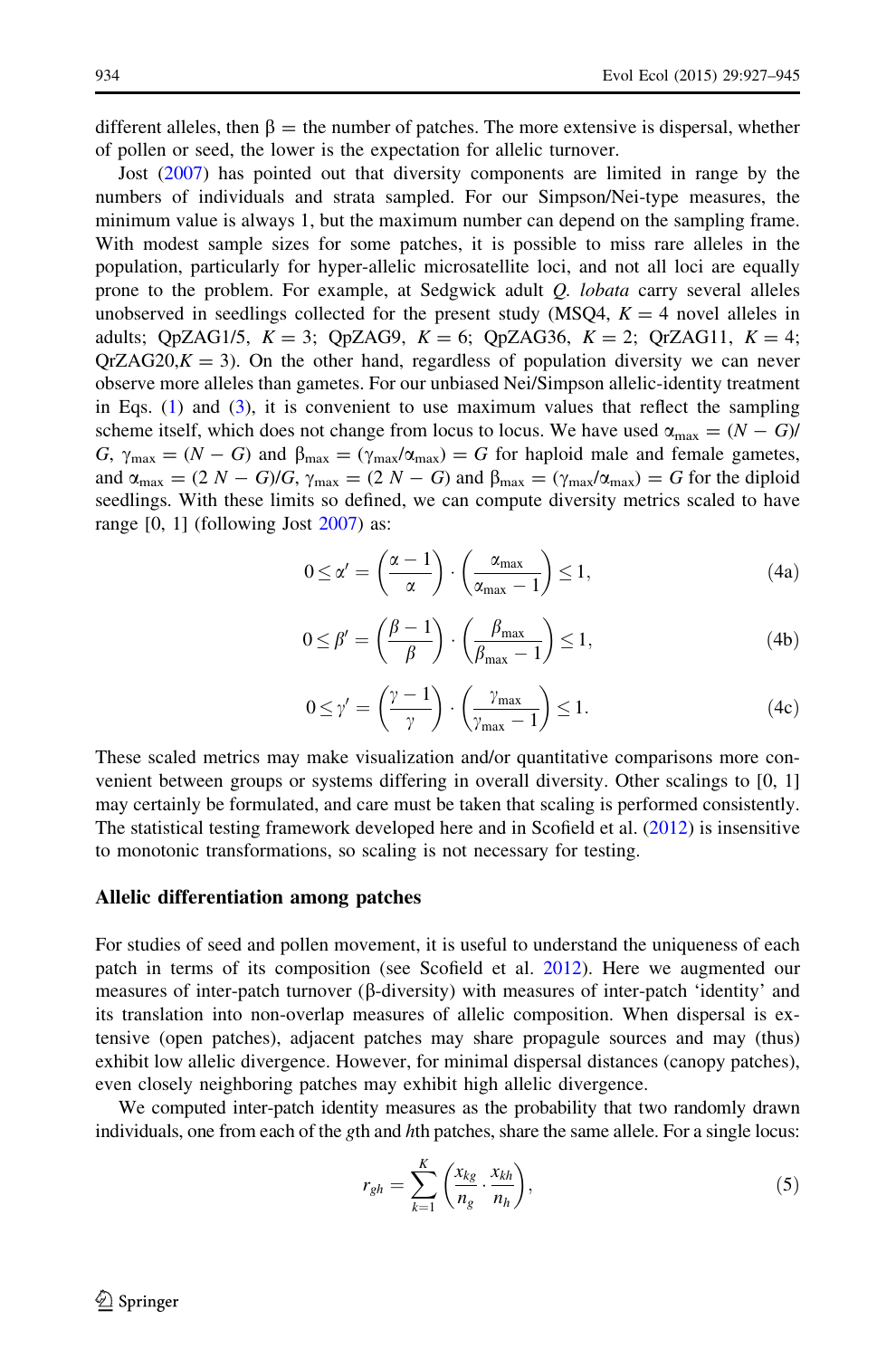where  $x_{k\rho}$  and  $x_{kh}$  are the allelic tallies for the k-th allele within the g-th and h-th populations, and for any particular locus, and where the  $n<sub>s</sub>$  and  $n<sub>h</sub>$  values are to the two haploid sample sizes; we then average over the six loci, as for Eqs.  $(1)$  $(1)$  $(1)$  and  $(3)$  $(3)$  $(3)$ . We next combined our within- and between-patch identity estimates  $(r_{\varrho\rho}, r_{\varrho h}$  and  $r_{hh})$  into an average among-patch measure of compositional divergence

$$
0 \leq \delta = \left(1 - \frac{2 \cdot \sum_{g \neq h}^{G} r_{gh}}{(G-1) \cdot \sum_{g=1}^{G} r_{gg}}\right) \leq 1, \tag{6}
$$

for which '0' represents complete identity of allele frequencies across patches and '1' represents total divergence (no compositional overlap) among patches. Allelic overlap is readily computed as  $\omega = 1 - \delta$ ).

#### Comparisons of divergence in allelic composition

We computed  $\delta$  values for female and male gametes and diploid seedlings for canopy and open patches, and expect canopy patches to diverge more in their composition than open patches when the gene flow has been derived from different parental sources. To the extent that pollen is disseminated further than seed, we would also anticipate that inter-patch divergence among male gametes would be less than that among female gametes.

The hypothesis that  $\delta = 0$  (no divergence among patches) is tantamount to  $(\beta' = 1)$ , or to  $(\alpha_1 = \cdots = \alpha_G)$  or  $(\alpha = \gamma)$ , when all patches have identical allele frequencies. To construct a null distribution for no compositional divergence among patches ( $\delta = 0$ ), we repeatedly permute the  $N$  gametes or diploid genotypes among the  $G$  patches, holding the array of sample sizes constant, empirically determining the probability that randomly permuted membership of newly recruited seedlings among the patch types yields an estimated  $\delta$ -value that exceeds the observed value.

#### Spatial genetic structure

For analysis of fine scale allelic spatial structure associated with the movement of paternal and maternal gametes, we deployed well-described procedures developed by Smouse and Peakall [\(1999\)](#page-18-0) and Smouse et al. ([2008\)](#page-18-0), available in GenAlEx 6.5 (Peakall and Smouse [2006](#page-17-0), [2012\)](#page-17-0). We analyzed patterns of spatial autocorrelation for maternal and paternal gametes associated with canopy and open seedling patches, using separate inter-paternal and inter-maternal gametic distance matrices, both extracted via TwoGENER routines of Smouse et al. ([2001\)](#page-18-0), embedded in GenAlEx. For the diploid seedling test, we used an inter-seedling genetic distance matrix, calculated directly from seedling genotypes.

Because the dispersal landscape at Figueroa Creek is two-dimensional (Austerlitz and Smouse [2002](#page-16-0); Dutech et al. [2005;](#page-16-0) Grivet et al. [2005,](#page-16-0) [2009;](#page-16-0) Pluess et al. [2009\)](#page-17-0), we spaced our distance classes out logarithmically  $(1-31 \text{ m}, 32-62 \text{ m}, 63-125 \text{ m}, 126-250 \text{ m},$ 251–500 m), as recommended by Rousset ([2004\)](#page-17-0) and Vekemans and Hardy [\(2004\)](#page-18-0). The site extends for 3000 m along the long axis of the valley, but the numbers of pairs for distance classes greater than 500 m are too small to provide enough precision to support meaningful analysis. In any event, the essential patterns are evident within the first 500 m, so we truncated the treatment beyond that point.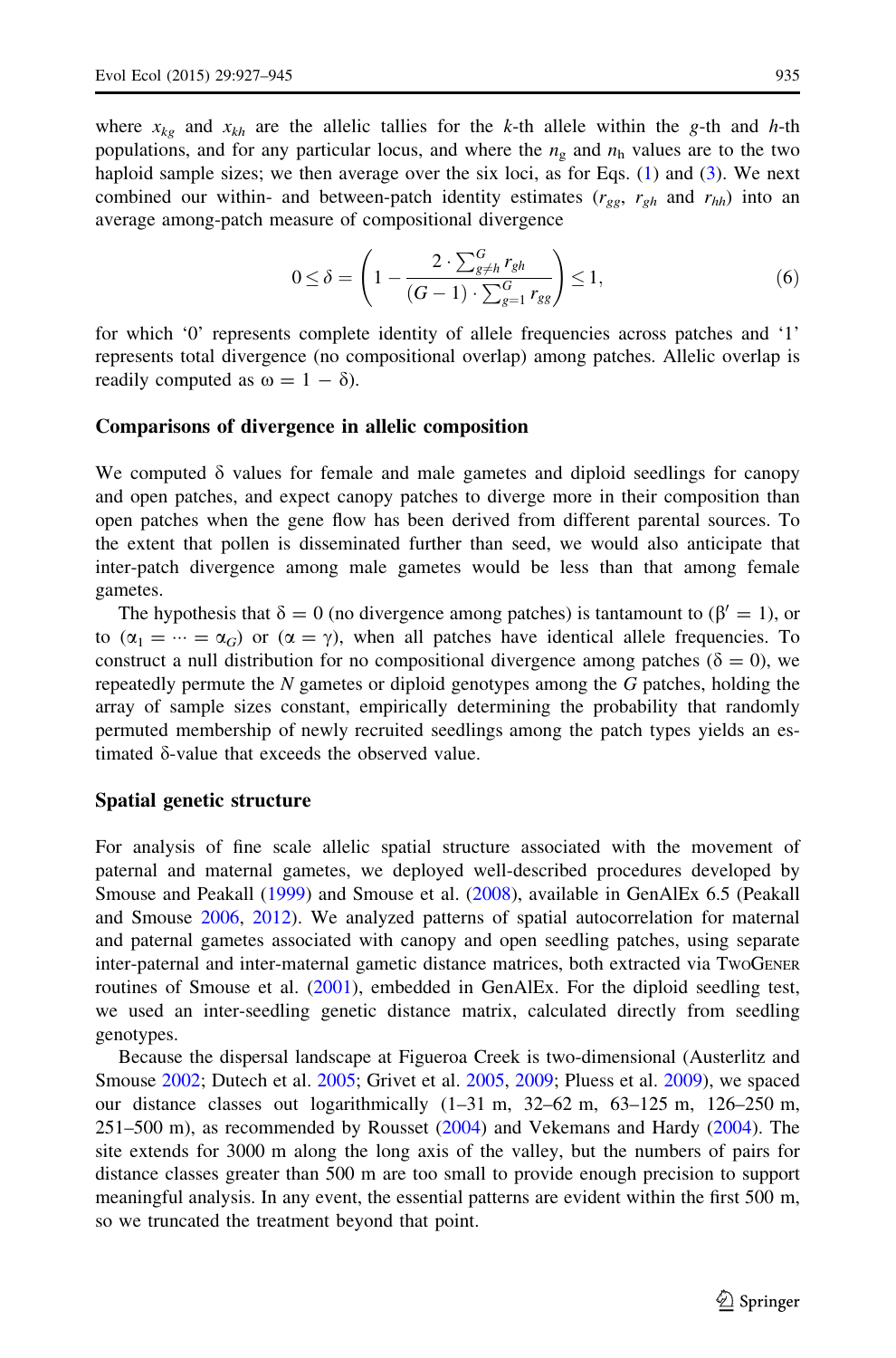# <span id="page-9-0"></span>Results

### Seed dispersal distances

The dispersal distances for seedlings within each patch type, based on maternity analysis, document our classification of canopy and open seedling patches. Within each of the 14 canopy patches, the seedlings were from a single maternal source, so the effective number of seed parents  $(N_{\rm em})$  was 1.0 (Table 1). All seed dispersal was restricted to short dispersal distances (Fig. [2](#page-10-0)b), but all acorns within canopy patch 963 came from an adjacent tree (844, at 27 m distance). The open patches, by contrast, included frequent long distance dispersal events (Fig. [2a](#page-10-0)), and 19 % of its seedlings were derived from seed trees more than 1 km from the patch itself, even though most seedlings represent fairly local dispersal (Fig. [2b](#page-10-0)). For open-patch seedlings, dispersal distance was 12–2776 m, averaging  $457 \pm 50.5$  m). Average dispersal distances for seedlings found in open patches were: patch-1, 581  $\pm$  129 m; patch-2, 644  $\pm$  119 m; patch-3, 235  $\pm$  57 m; and patch-4,

**Table 1** Raw and effective numbers of seed sources and  $\alpha$  diversity of female and male gametes contributing to seedlings sampled from low-dispersal canopy patches and high-dispersal open patches at Figueroa Creek valley, Sedgwick Reserve, Santa Barbara Co., CA, USA

| Patch type and ID | Sample size<br>of seedlings | Contributing seed<br>sources |                                    | $\alpha$ (within patch) diversity |                  |                        |
|-------------------|-----------------------------|------------------------------|------------------------------------|-----------------------------------|------------------|------------------------|
|                   |                             | Number                       | Effective<br>number $(N_{\rm em})$ | Female<br>gametes                 | Male<br>gametes  | Seedlings<br>(diploid) |
| Canopy patches    |                             |                              |                                    |                                   |                  |                        |
| Canopy-032        | 13                          | $\mathbf{1}$                 | 1                                  | 1.73                              | 4.98             | 3.65                   |
| Canopy-151        | 8                           | 1                            | 1                                  | 2.53                              | 3.29             | 2.89                   |
| Canopy-152        | 18                          | 1                            | 1                                  | 1.58                              | 4.88             | 3.20                   |
| Canopy-159        | 13                          | 1                            | 1                                  | 1.49                              | 5.77             | 3.19                   |
| Canopy-642        | 10                          | 1                            | 1                                  | 1.42                              | 5.63             | 2.90                   |
| Canopy-675        | 5                           | 1                            | 1                                  | 1.36                              | $4.83^{\dagger}$ | 3.43                   |
| Canopy-774        | 15                          | 1                            | 1                                  | 1.51                              | 3.83             | 2.84                   |
| Canopy-776        | 11                          | 1                            | 1                                  | 1.47                              | 3.48             | 2.58                   |
| Canopy-844        | 12                          | 1                            | 1                                  | 1.50                              | 2.53             | 2.39                   |
| Canopy-889        | 16                          | 1                            | 1                                  | 1.84                              | 4.60             | 4.43                   |
| Canopy-931        | 9                           | 1                            | 1                                  | 1.80                              | 3.78             | 3.49                   |
| Canopy-957        | 13                          | 1                            | 1                                  | 1.56                              | 2.60             | 2.57                   |
| Canopy-963        | 18*                         | 1                            | 1                                  | 1.52                              | 3.52             | 2.85                   |
| Canopy-964        | 13                          | $\mathbf{1}$                 | 1                                  | 1.47                              | 3.73             | 2.97                   |
| Open patches      |                             |                              |                                    |                                   |                  |                        |
| Open-001          | 37                          | 22                           | 12.81                              | 2.78                              | 3.46             | 3.43                   |
| Open-002          | 40                          | 20                           | 11.14                              | 1.83                              | 2.56             | 2.17                   |
| Open-003          | 77                          | 15                           | 1.82                               | 2.22                              | 3.62             | 3.28                   |
| Open-004          | 46                          | 21                           | 4.29                               | 2.11                              | 3.40             | 2.69                   |

\* All from neighboring seed tree (844)

 $\dagger$   $\alpha_g$  for two loci infinite (all alleles singletons), mean reported is of other four loci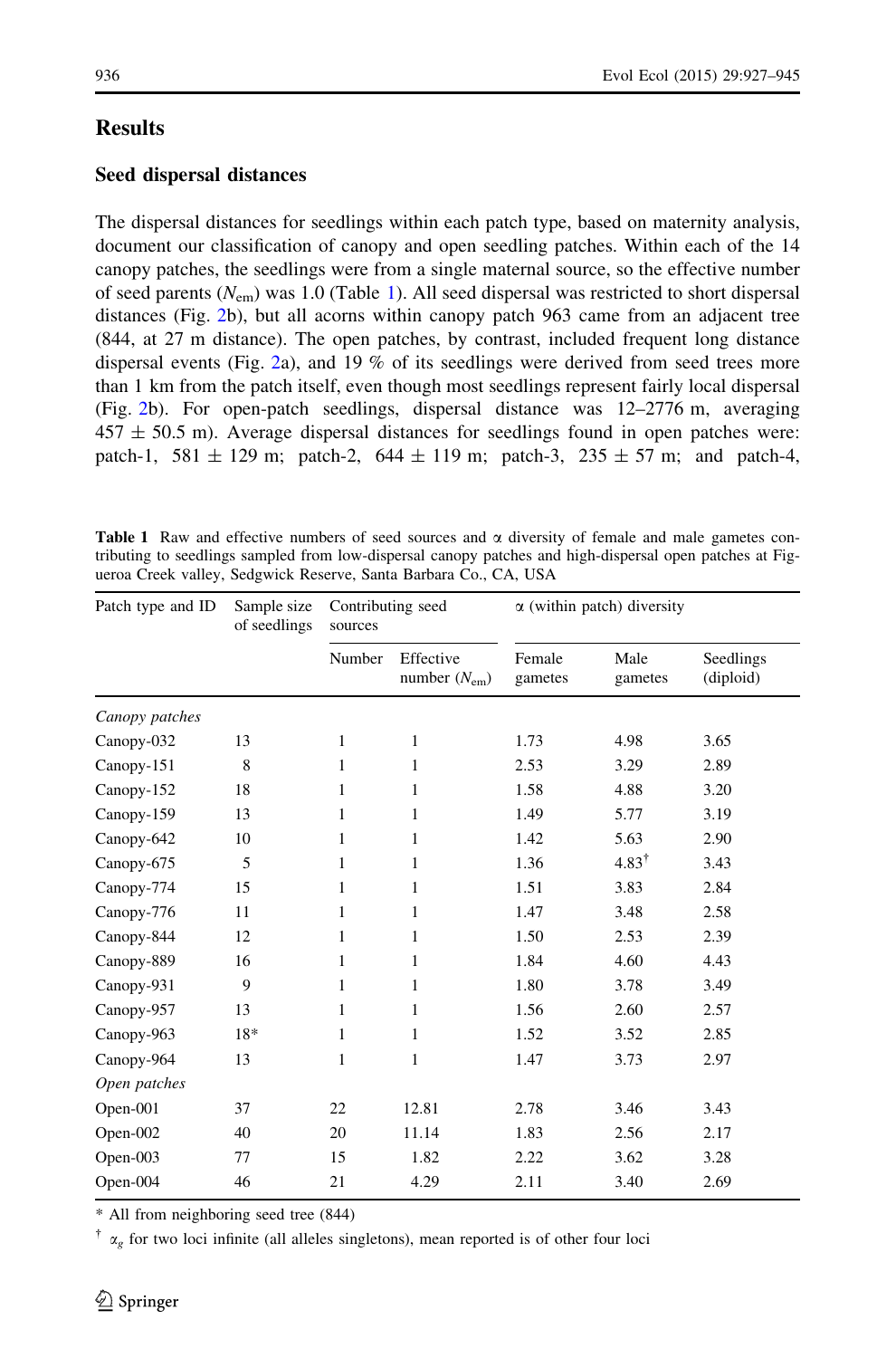<span id="page-10-0"></span>

Fig. 2 Summary of acorn movement for canopy and open patches. a Map of dispersal events in open patches, color-coded by patch; mean dispersal distance is  $457 \pm 50.5$  m (s.e.m.) and maximum distance is 2776 m. b Histograms of frequencies of dispersal events across distance classes for canopy and open patches. Dispersal events into open patches are color-coded by patch

 $568 \pm 124$  m. The number of maternal parents varied between 15 and 22 across the four open patches (Table [2\)](#page-11-0), for a total of 65 maternal parents contributing to open patches.

### Genetic diversity metrics

The effective number of alleles per locus per patch for male gametes, female gametes, and seedlings is measured by the  $\alpha$ -diversity values. The  $\alpha$ -diversity of female gametes is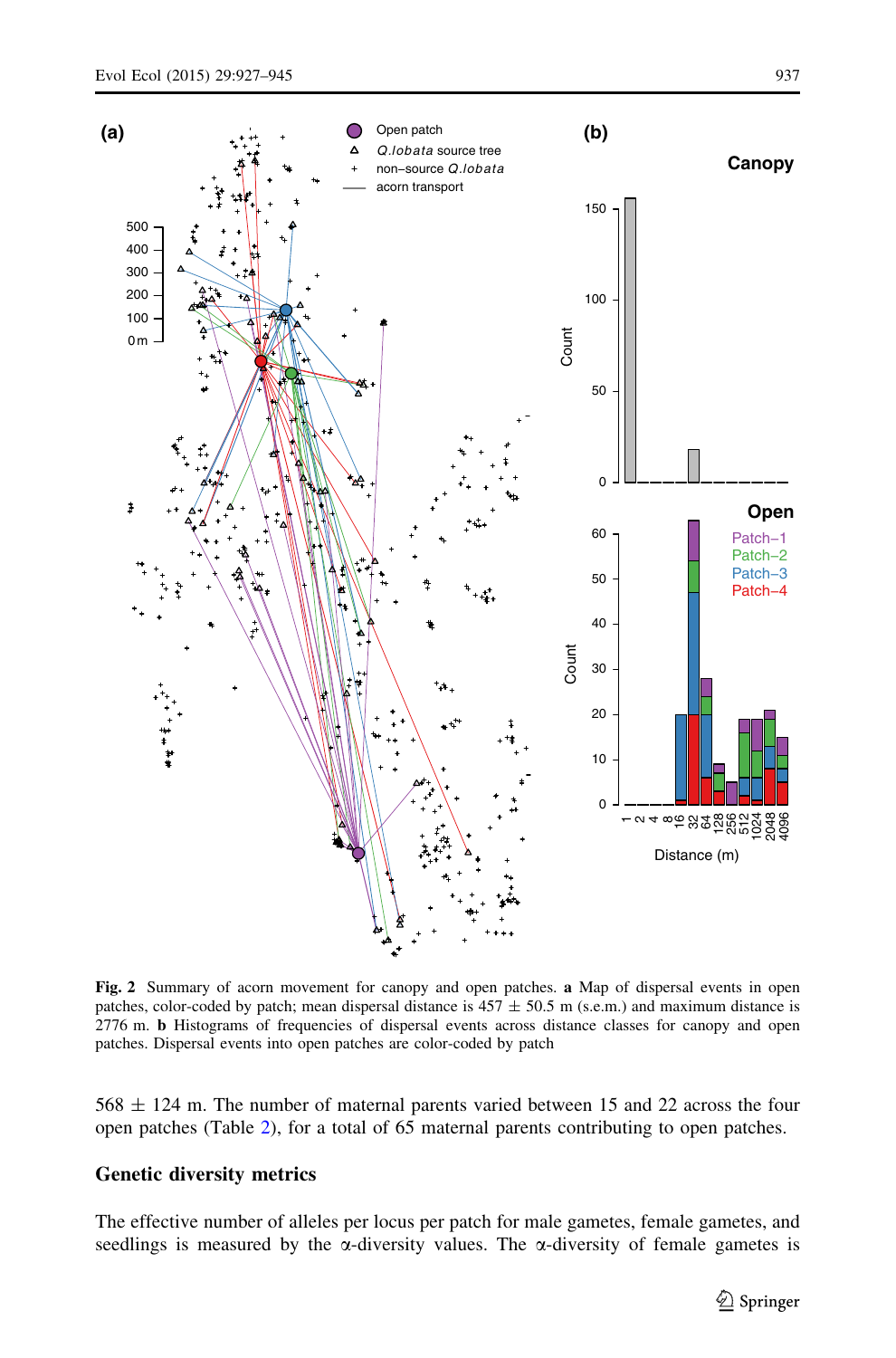| Sample sizes                                          | Male gametes  |             | Female gametes |             | Diploid seedlings |             |
|-------------------------------------------------------|---------------|-------------|----------------|-------------|-------------------|-------------|
|                                                       | Canopy<br>174 | Open<br>200 | Canopy<br>174  | Open<br>200 | Canopy<br>174     | Open<br>200 |
| Within-patch and total diversity components           |               |             |                |             |                   |             |
| $\alpha$                                              | 2.87          | 3.04        | 1.44           | 2.01        | 2.49              | 2.87        |
| $\alpha'$                                             | 0.66          | 0.68        | 0.31           | 0.51        | 0.60              | 0.66        |
| $\gamma$                                              | 3.19          | 3.13        | 2.50           | 2.52        | 3.21              | 3.33        |
| $\gamma'$                                             | 0.69          | 0.68        | 0.60           | 0.61        | 0.69              | 0.70        |
| Among patch turnover, overlap and divergence measures |               |             |                |             |                   |             |
| β                                                     | 1.11          | 1.03        | 1.74           | 1.25        | 1.29              | 1.16        |
| $\beta'$                                              | 0.12          | 0.03        | 0.51           | 0.24        | 0.27              | 0.17        |
| δ                                                     | 0.12          | 0.04        | 0.45           | 0.25        | 0.26              | 0.18        |

<span id="page-11-0"></span>Table 2 Diversity components for valley oak seedlings sampled from fourteen low-dispersal canopy patches and four high-dispersal open patches, separately for male and female gametes and for diploid seedlings including: diversity measures for within-patch  $(\alpha)$  and total across patch  $(\gamma)$  and respective scaled measures ( $\alpha'$  and  $\gamma'$ ); and among patch measures for patch turnover ( $\beta$  and  $\beta'$ ), and average pairwise divergence  $(\delta)$ 

See text for statistical tests

always lowest and that of male gametes always highest, with that of seedlings intermediate, whether in canopy patches or open patches (Table 2), consistent with the fact that observed seed dispersal is more restricted than pollen dispersal. Note also that all  $\alpha$ -diversities were lower for canopy than for open patches (female gametes,  $P = 0.0002$ ; seedlings,  $P = 0.0013$ ; but male gametes,  $P = 0.37$ ), consistent with expectations for gravity versus animal-vectored seeds. Similar patterns emerge with  $\alpha'$  scaled metrics (Table 2).

The values of  $\gamma$ -diversity measure the cumulative diversity across patches. By contrast with the  $\alpha$ -diversity patterns, values of  $\gamma$ -diversity were highest for seedlings, but were not significantly different from male gametes for either canopy patches ( $\gamma_{S-CA} \approx \gamma_{M-CA}$ ) or open patches ( $\gamma_{\text{M-OP}} \approx \gamma_{\text{S-OP}}$ ). Female gametes showed lowest  $\gamma$ -diversity in both patch types ( $\gamma_{\text{F-CA}} < \gamma_{\text{M-CA}}$ ) and ( $\gamma_{\text{F-OP}} < \gamma_{\text{M-OP}}$ ). In contrast to these sexually asymmetric patterns within patch type,  $\gamma$ -diversity differences between patch types are small between female gametes, male gametes and seedlings (Table 2). The contrast of  $\gamma$  between patch types for male gametes is not significant ( $\gamma_{\text{M-OP}} \approx \gamma_{\text{M-OP}}$ ) (Table 2), but seemingly small magnitude differences of  $\gamma$  (Table 2), between patch type for female gametes and seedlings are statistically significant ( $\gamma_{\text{F-CA}}$  vs.  $\gamma_{\text{F-OP}}$ ,  $P = 0.0045$ ;  $\gamma_{\text{S-CA}}$  vs.  $\gamma_{\text{S-OP}}$ ,  $P = 0.0117$ ). The significance of the test can be understood by recalling that diversity estimates are averaged across loci, but the contrast tests aggregate strength of differences at each of the six loci. Among the six loci, two are not significantly different in  $\gamma$ -diversity between patch types, three exhibit higher  $\gamma$ -diversity for open patches, and one shows higher  $\gamma$ -diversity for canopy-patches. For male gametes, there is almost no  $\gamma$ -diversity difference between patch types for any of the six loci (Table 2;  $\gamma_{\text{M-CA}}$  vs.  $\gamma_{\text{M-OP}}$ ,  $P = 0.48$  overall,  $P > 0.2$  for each locus). The same patterns of relative magnitude of  $\gamma$ -diversity emerge from  $\gamma'$ -values (Table 2).

Female gametic  $\beta$  diversity is higher in the canopy than open patches, while the male gametic  $\beta$  diversity is more similar but slightly higher (Table 2). The  $\beta$ -diversity for diploid seedlings is again intermediate between those for male and female gametes for both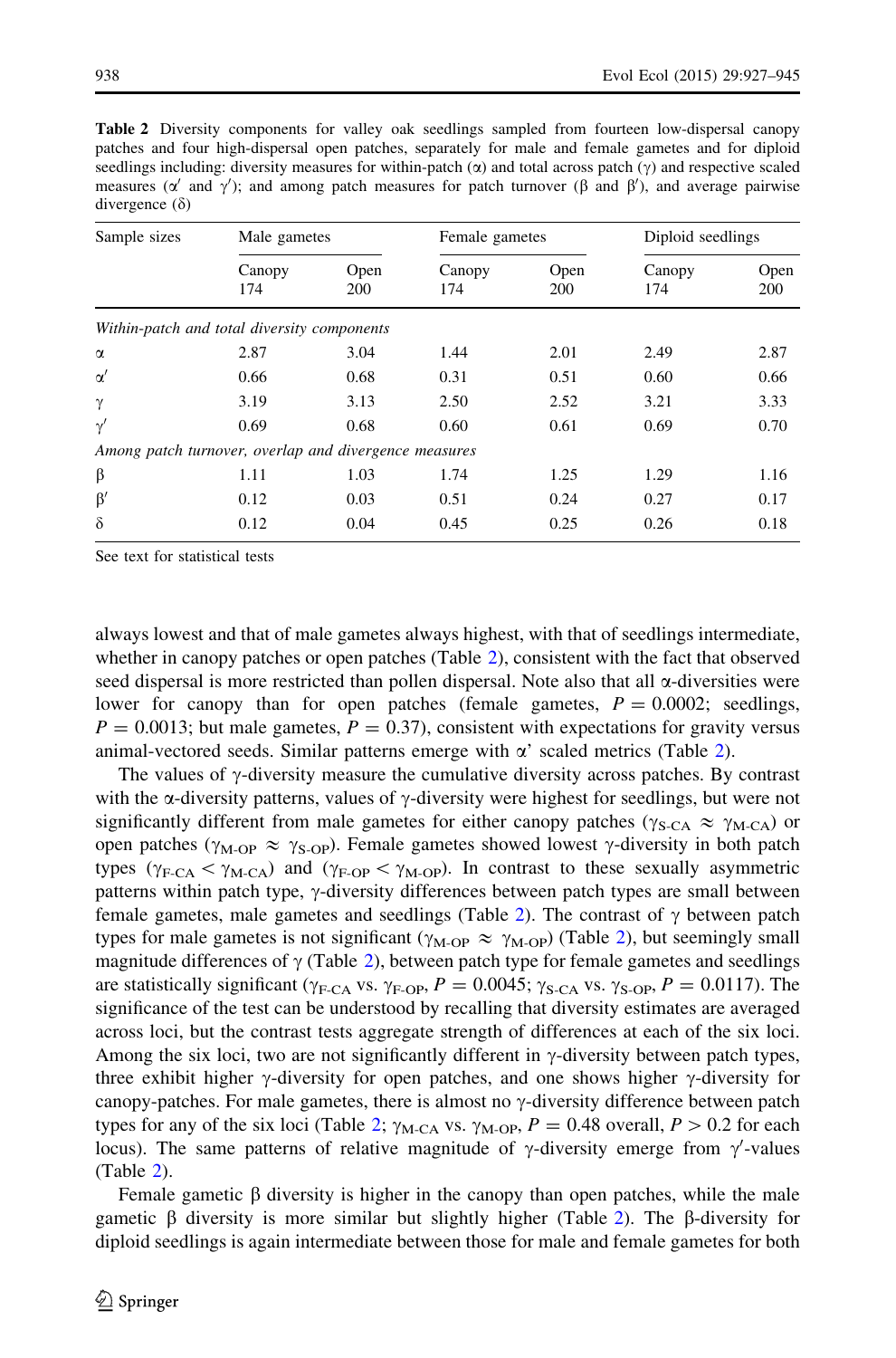patch types (Table [2\)](#page-11-0). The same patterns holds for scaled  $\beta'$  values (Table [2](#page-11-0)). No tests were conducted for these  $\beta$  parameters, but we did test our estimates of the divergence between allele pools ( $\delta$ ), which is scaled [0, 1]. We find that the hypothesis of  $\delta = 0$ (tantamount to  $\beta = 1$ ) was rejected with divergence greatest for female gametes, intermediate for seedlings, and lowest for male gametes, and in both patch types ( $\delta_{\text{F-CA}} > \delta_{\text{S-}}$  $_{\text{CA}} > \delta_{\text{M-CA}}$ ) and  $(\delta_{\text{F-OP}} > \delta_{\text{S-OP}} > \delta_{\text{M-OP}})$  ( $P < 0.01$  vs. no divergence in all cases). Notably, divergence between patches is consistently greater for canopy than for open patches (Table [2](#page-11-0)).

In broad overview, the within patch pattern shows  $\alpha_F$  lowest and  $\alpha_M$  highest with  $\alpha_S$  in between, in both patch types. The site-wide pattern is slightly different, with  $\gamma_F$  still lowest but  $\gamma_s$  highest and  $\gamma_M$  slightly lower than  $\gamma_s$  but not statistically different, again for both patch types. Turnover in allelic diversity reverses the pattern in  $\alpha$ -diversity, with  $\beta_F$  highest and  $\beta_M$  lowest with  $\beta_S$  intermediate. This ranking of turnover is mirrored in pairwise divergence  $(\delta)$ , which is also greatest for female gametes and weakest for male gametes, and strongest for all divergence measures in canopy versus open patches. Evidently, the difference in patch type is not consequential for male gametes, as pollen moves relatively freely across the entire site before the seed dispersal phase (Table [2](#page-11-0)).

#### Spatial autocorrelation

Canopy patch seedlings have female gametes that show a very striking 'isolation by distance' (IBD) pattern; affinity is high  $(r = +0.45)$  at short distance, approaching the maximum of  $(r = +0.50)$  expected of half-sibs, but by 500 m, it has declined to  $(r = -0.04)$  (Fig. 3a). open patches also exhibit SGS, but the IBD pattern is less striking, ranging from  $(r = +0.27)$  at short distance to  $(r = -0.07)$  at 500 m (Fig. 3b). The female gametic patterns are a consequence of differences in seed dispersal distances for canopy vs open patches. Male gametes, by contrast, evince very subtle IBD pattern for both types of recruiting patches. For canopy patches, male gametes have positive but small affinity  $(r = +0.03)$  at short distance, which decays by 500 m to  $(r = -0.01)$  (Fig. 3a). For open patches, the affinity patterns are almost identical, ranging from  $(r = +0.03)$  at short distance to  $(r = -0.02)$  by 500 m (Fig. 3b). Wind-vectored male gametes have virtually the same degree of dispersal for both types of patches, and evidently move considerably



 $\mathcal{L}$  Springer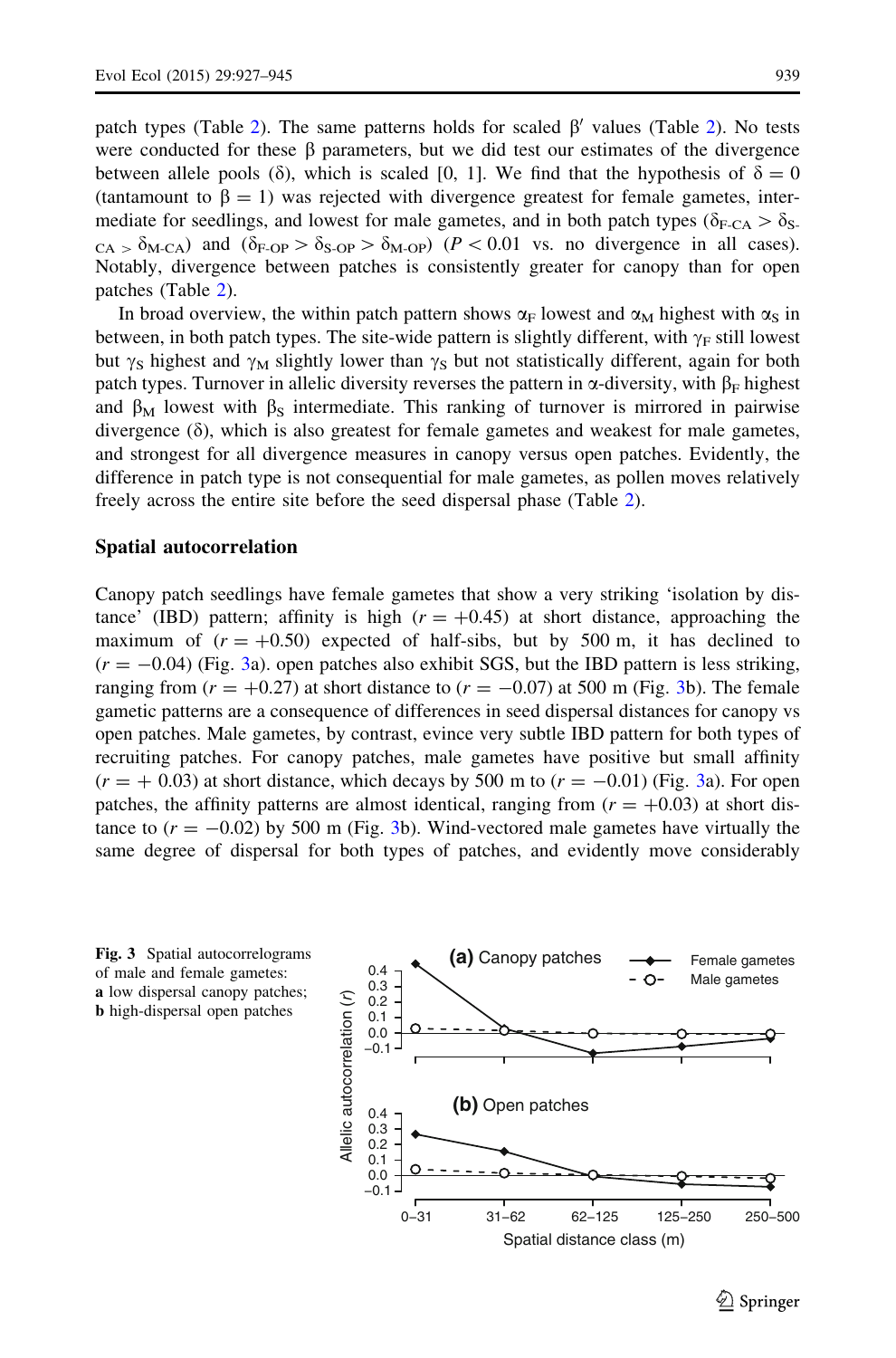

further than either type of subsequent seed dispersal, generating only very subtle SGS pattern for male gametes.

For the diploid seedlings and for canopy patches, IBD structure ranges from  $(r = +0.24)$  at short distances to  $(r = -0.02)$  at 500 m, but for open patches, IBD structure is reduced, ranging from  $(r = +0.18)$  at short distances to  $(r = -0.07)$  at 500 m (Fig. 4). In short, genetic structure for diploid seedlings is intermediate between those of female and male gametes; and since there is virtually no meaningful IBD structure for male gametes, that among newly recruited seedlings is roughly half of that for female gametes.

# **Discussion**

As with other study systems that compare haploid pollen dispersal and diploid seed dispersal (e.g., Chybicki and Burczyk [2010](#page-16-0); Garcia et al. [2007](#page-16-0); Grivet et al. [2009\)](#page-16-0), we find that pollen contributes more to gene flow than does seed dispersal. Previously, the extent to which asymmetric dispersal translated into asymmetrical impact on allelic diversity and spatial patterns of that diversity was not clear. By utilizing new statistical techniques, we assess male and female gametic contributions directly, rather than contrasting haploid pollen with diploid seedling genotypes; basically, we contrast their gametic contributions to succeeding generations, through the lens of gametophytic diversity and spatial structure, demonstrating very different impacts of the two dispersal processes. Pollen dispersal is so extensive that it has almost no differential effect on subsequent diversity or spatial genetic structure for either canopy versus open patch seedlings. For either patch type, within-patch male gametic diversity closely matches the total male gametic diversity across the site; to a first approximation,  $(\alpha_{\text{M-CA}} \approx \gamma_{\text{M-CA}})$  and  $(\alpha_{\text{M-OP}} \approx \gamma_{\text{M-OP}})$ . Because seed dispersal always comes after pollen movement, however, the resulting balance between  $\alpha$  (withinpatch) and  $\beta$  (among-patch) allelic diversity in newly recruited seedlings is determined more by restricted seed dispersal than by extensive pollen dispersal.

### Canopy versus open seedling patches

As shown by Grivet et al. ([2009\)](#page-16-0), one of the best ways to understand the impact of seed dispersal is to compare recruiting patches beneath the canopies of maternal acorn sources (zero distance dispersal) and those in the open, away from adults. In this study, the open patches that require transport away from the tree were comprised of, on average, 19 trees per patch patch (range 15–22; Table [1](#page-9-0)), while the seedling patches beneath an adult canopy contained essentially one maternal tree per canopy patch. In the open seedling patches, we observed 19 % of the seedlings came from adult trees located  $1-4$  km from the seedling patch (Fig. [2c](#page-10-0)). The bimodal distribution of dispersal events above and below the 256 m class suggests the possibility of two types of dispersal agents—rodents for local dispersal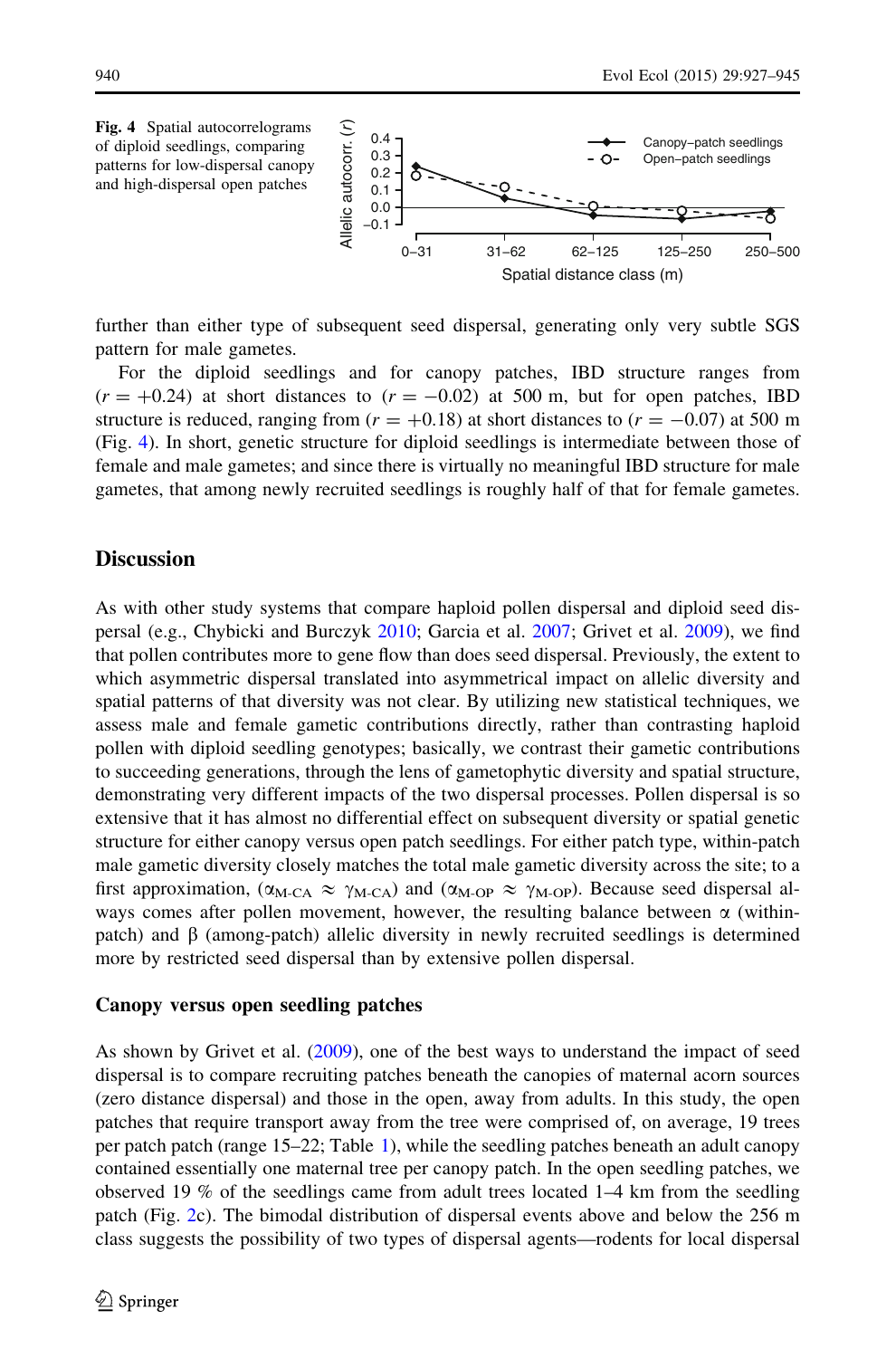and jays for long distance dispersal. Jays are the most likely long distant disperser given our own observations at our study site and the fact that jays are well known as long distant dispersal agents (Darley-Hill and Johnson [1981;](#page-16-0) Gomez [2003](#page-16-0)). It is particularly noteworthy that the seedlings in open patches came from oak adults located at multiple compass directions around the patches (Fig. [2a](#page-10-0)). Unlike the foraging patterns of acorn woodpeckers, which resulted an effective number of seed sources in their granaries that is less than two trees (Thompson et al. [2014](#page-18-0)), here we find that the effective number of seed sources in the seedling patches ranged from 1.8 to 12.8 acorn trees (Table [1\)](#page-9-0). These seedling patches (along with one other in the valley) were the only places that we found significant seedling recruitment in 2002, and they contained seedlings derived from acorns dispersed into that patch from all directions. This result suggests that the dispersal may represent a case of directed dispersal. Other studies have described cases of seed dispersal by vertebrates where the destination of the seeds is directed to specific destinations (Garcia et al. [2007;](#page-16-0) Gomez [2003;](#page-16-0) Karubian et al. [2010](#page-17-0); Schupp et al. [2010](#page-17-0); Wenny [2001\)](#page-18-0). This type of dispersal can lead to long distance dispersal into a nonrandom distribution of sites, but it also creates the opportunity for higher levels of the genetic diversity within seedling patch than a patch with local dispersal only.

### Allelic diversity of male and female gametic contribution to seedlings

Our finding that male gametes disseminate more allelic diversity than do female gametes is not unexpected for a wind-pollinated, animal-dispersed tree species. Both the contribution of maternal and paternal gametes to within-patch  $\alpha$ -diversity and the accumulated  $\gamma$ diversity are asymmetric, with male gametes contributing more diversity than female gametes and spreading it farther. Because of long distance seed dispersal, our a priori expectation was that wind dispersal would enhance the contribution of male gametes, such that the within-patch  $\alpha$ -diversity of open patches would be larger than in canopy patches, by virtue of the fact that the male gametes are moved twice for recruiting seedlings—first through pollen dispersal and then through seed dispersal. Our results demonstrate, however, that the difference in a-diversity of male gametes in the two patch types was negligible. In contrast, differential female gametic dispersal into canopy and open patches results in lower within-patch a-diversity within canopy patches, but no difference in accumulated  $\gamma$ -diversity across the valley. Canopy versus open seed dispersal per se does not affect site-wide allelic  $(\gamma)$  diversity, just its distribution within and among patches of the two types. However, the fact that the female gametes contribute less allelic diversity than male gametes, across the valley as a whole, suggests that long distance seed dispersal is not as effective as the even more extensive dispersal of pollen.

Grivet et al. [\(2009](#page-16-0)) also demonstrated the asymmetric contribution of pollen and seed dispersal for this same study system, but using a different approach. Using their data (Grivet et al. [2009](#page-16-0), Table [2\)](#page-11-0), the ratio of effective number of pollen donors to seed donors is  $\sim$ 7 in canopy patches and 5.6 or 8.3 in open patches, depending on whether one uses kinship-based or  $F_{ST}$ -based estimates. The spatial scale of these estimates would be equivalent to that of our  $\alpha$ -diversity estimates. Yet, our  $(\alpha_M/\alpha_F)$  ratios of male to female gamete contributions are 2.0 and 1.5, for canopy and open patches, respectively (Table [2](#page-11-0)). Comparison of the two studies, which effectively use the same seedlings, reveals again that estimating the effective number of pollen and seed donors can be more strongly asymmetric than are the resulting genetic contributions of the male and female gametes to the resulting seedling progeny.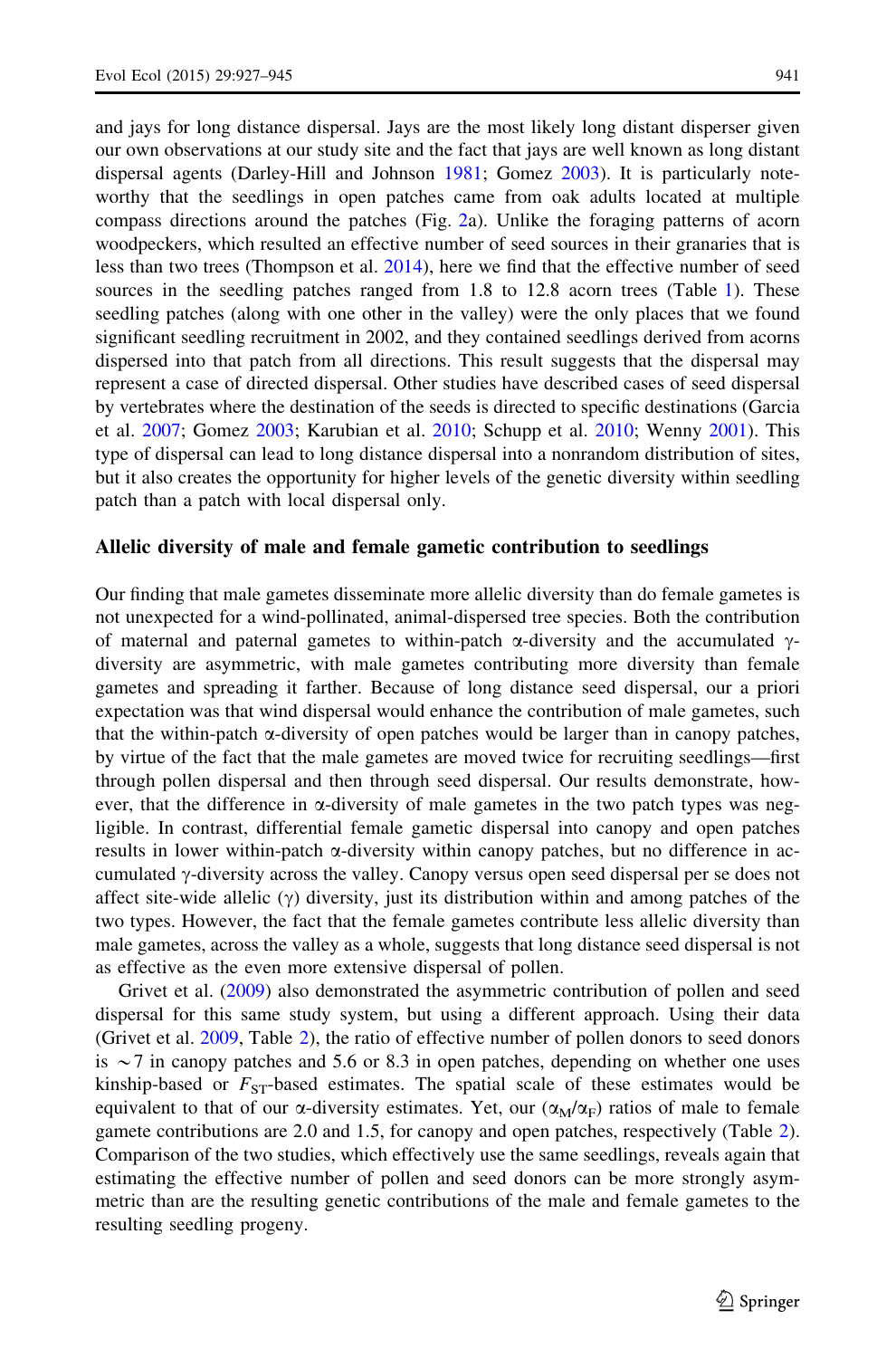### Spatial genetic structure of male and female gametes

The autocorrelograms offer a spatial view of allelic diversity across the landscape. Male gametes yield essentially flat (and indistinguishable) correlograms for both open and canopy patches. By contrast, female gametic correlograms decline sharply with increasing distance, and more steeply so for canopy than open patch types. Female gametes are highly correlated within a canopy patch for the 1st distance class, then drop to zero for the 2nd distance class, representing a neighboring patch. In contrast, for open patches—away from any fruiting adults, we see modest correlation for both the 1st and 2nd distance classes, because many of the seedlings were derived the same source trees. To a first approximation, the 1st distance class represents the outcomes of gravity dispersal, the 2nd distance class the outcomes of small mammal dispersal, with avian dispersal contributing to subsequent distance classes.

The asymmetry in male and female gamete dispersal has implications for the degree of fine scale genetic structure of seedling allelic diversity, with female gametes shaping micro-spatial genetic structure, in spite of the homogenizing flow of male gametes across the site. We also see that extensive animal-vectored seed dispersal attenuates the correlogram, but does not erase spatial structure entirely. Dutech et al. [\(2005](#page-16-0)), examining autocorrelation among the adults, found minimal spatial structure for this same population, but just for the first distance class (1–31 m), with a value of  $(r_1$  (Adults)  $\approx 0.04$ ). While micro-scale genetic structure is low among adults, it is impressive that demographic sampling (random attrition processes) and considerable levels of mortality (and thinning) between seedling and adult stages does not completely erode the micro-scale structure, shaped by seed dispersal (in excess of a century earlier). Residual SGS might serve to concentrate (locally adaptive) genetic kinship on a micro-ecological scale, even as pollen dispersal ensures continuing evolutionary opportunity for the wider population.

# **Conclusions**

- 1. Despite long-distance seed dispersal in valley oak, female gametes do not contribute as much to seedling genetic diversity as do wind-dispersed male gametes, and the difference is substantial, probably reflecting the fact that the seed dispersing jays move acorns from a limited number of trees.
- 2. Seed dispersal also shapes the  $\alpha$ ,  $\beta$ , and  $\gamma$  decomposition of diversity and spatial genetic structure patterns, despite the fact that even longer distance pollen dispersal tends to distribute allelic diversity uniformly across the site and results in genetic diversity of male gametes where  $\alpha \approx \gamma$ . For valley oak, at least, the dispersal of male gametes maintains both the internal diversity and connectedness of the regional gene pool, but does not eliminate fine scale genetic structure.
- 3. The examination of  $\gamma$ -diversity adds an important element to the assessment of the genetic consequences of dispersal, because it provides an effective way of summarizing accumulated genetic diversity across an extended site. The measurement of  $\gamma$ -diversity showed that the seed dispersal per se did not impact the overall genetic contribution of female gametes on a site-wide scale, but it was abundantly clear that female gametes contributed less genetic diversity (overall) than did male gametes to recruiting populations.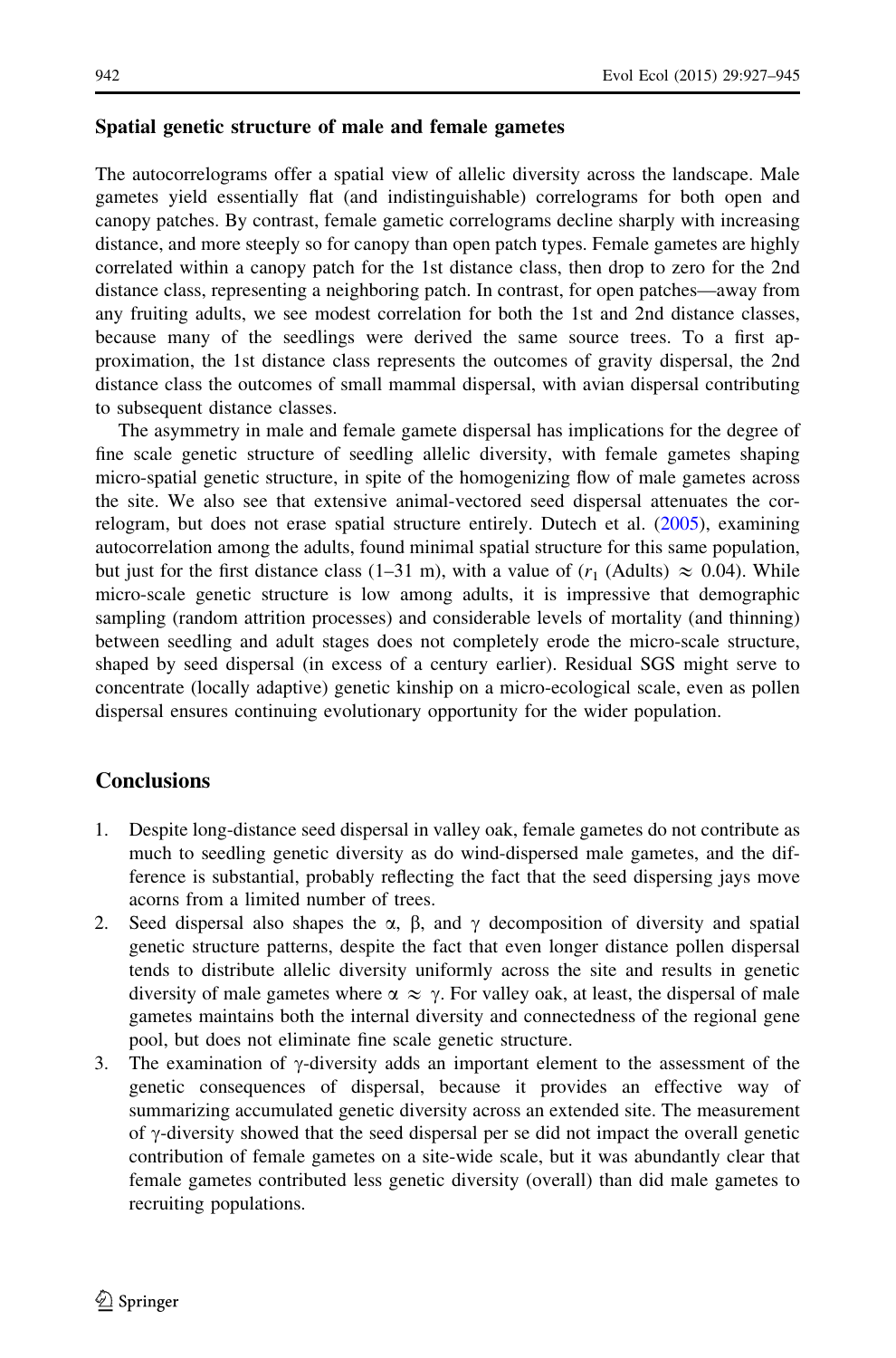<span id="page-16-0"></span>4. Plant species exhibit sexual asymmetry in gametic dispersal, typically involving different anatomical structures, temporal separation, and dispersal vectors. Here, we have dissected the separate contributions of male and female gametes from the seed and pollen phases, and have illustrated their separate contributions to local (micro) and site-wide (meso) patterns of genetic diversity. Given that female gametes move after male gametes, they have a disproportionate impact on local diversity and fine scale genetic structure. Clearly, sexually asymmetric dispersal syndromes have a large impact on SGS patterns across micro and meso scales. Comparative work in systems with contrasting dispersal syndromes should clarify the ways that pollen and seed dispersal shape the ecology and evolutionary dynamics of plant populations, especially as anthropogenic disturbances alter these processes.

Acknowledgments The authors thank F. Davis (UCSB) for our early collaboration. The fieldwork was performed at the University of California Natural Reserve System Sedgwick Reserve administered by the UC Santa Barbara. We thank M. Williams, K. McCurdy, A. Lentz, and the staff at the Sedgwick Reserve for logistical support over the years. We thank F. Austerlitz and J. J. Arnuncio for intellectual stimulation. For technical assistance in genotyping and scoring genotypes of difficult tissue, we are grateful to C. Winder of the Sork lab and J. Papp and U. Dandekar of the UCLA Genotyping Core facility. We thank members of the Sork lab for comments on earlier versions of this manuscript. The research and V.L.S, D.G., D.G.S. were supported by NSF-DEB-0514956 and NSF-DEB-0089445; P.E.S. was supported by NSF-DEB-0514956 and USDA/NJAES-17111 and -17160.

### References

- Austerlitz F, Smouse PE (2002) Two-generation analysis of pollen flow across a landscape IV. Estimating the dispersal parameter. Genetics 161:355–363
- Austerlitz F, Dick CW, Dutech C, Klein EK, Oddou-Muratorio S, Smouse PE, Sork VL (2004) Using genetic markers to estimate the pollen dispersal curve. Mol Ecol 13(4):937–954
- Austerlitz F, Dutech C, Smouse PE, Davis F, Sork VL (2007) Estimating anisotropic pollen dispersal: a case study in Quercus lobata. Heredity 99(2):193–204. doi[:10.1038/sj.hdy.6800983](http://dx.doi.org/10.1038/sj.hdy.6800983)
- Chybicki IJ, Burczyk J (2010) Realized gene flow within mixed stands of Quercus robur L. and Q. petraea (Matt.) L. revealed at the stage of naturally established seedling. Mol Ecol 19(10):2137–2151. doi:[10.](http://dx.doi.org/10.1111/j.1365-294X.2010.04632.x) [1111/j.1365-294X.2010.04632.x](http://dx.doi.org/10.1111/j.1365-294X.2010.04632.x)
- Crawford TJ (1984) The estimation of neighborhood parameters for plant populations. Heredity 52:273–283
- Darley-Hill S, Johnson WC (1981) Acorn dispersal by the blue jay (Cyanocitta cristata). Oecologia 50(2):231–232
- Dutech C, Sork VL, Irwin AJ, Smouse PE, Davis FW (2005) Gene flow and fine-scale genetic structure in a wind-pollinated tree species Quercus lobata (Fagaceaee). Am J Bot 92(2):252-261
- Ennos RA (1994) Estimating the relative rates of pollen and seed migration among plant populations. Heredity 72:250–259. doi[:10.1038/hdy.1994.35](http://dx.doi.org/10.1038/hdy.1994.35)
- Garcia C, Grivet D (2011) Molecular insights into seed dispersal mutualisms driving plant population recruitment. Acta Oecol 37(6):632–640. doi[:10.1016/J.Actao.04.009](http://dx.doi.org/10.1016/J.Actao.04.009)
- Garcia C, Jordano P, Godoy JA (2007) Contemporary pollen and seed dispersal in a Prunus mahaleb population: patterns in distance and direction. Mol Ecol 16(9):1947–1955. doi[:10.1111/j.1365-294X.](http://dx.doi.org/10.1111/j.1365-294X.2006.03126.x) [2006.03126.x](http://dx.doi.org/10.1111/j.1365-294X.2006.03126.x)
- Gomez JM (2003) Spatial patterns in long-distance dispersal of *Quercus ilex* acorns by jays in a heterogeneous landscape. Ecography 26(5):573–584
- Grivet D, Smouse PE, Sork VL (2005) A novel approach to an old problem: tracking dispersed seeds. Mol Ecol 14(11):3585–3595
- Grivet D, Robledo-Arnuncio JJ, Smouse PE, Sork VL (2009) Relative contribution of contemporary pollen and seed dispersal to the effective parental size of seedling population of California valley oak (Quercus lobata, Née). Mol Ecol 18(19):3967-3979. doi:[10.1111/j.1365-294X.2009.04326.x](http://dx.doi.org/10.1111/j.1365-294X.2009.04326.x)
- Hamilton MB, Miller JR (2002) Comparing relative rates of pollen and seed gene flow in the island model using nuclear and organelle measures of population structure. Genetics 162(4):1897–1909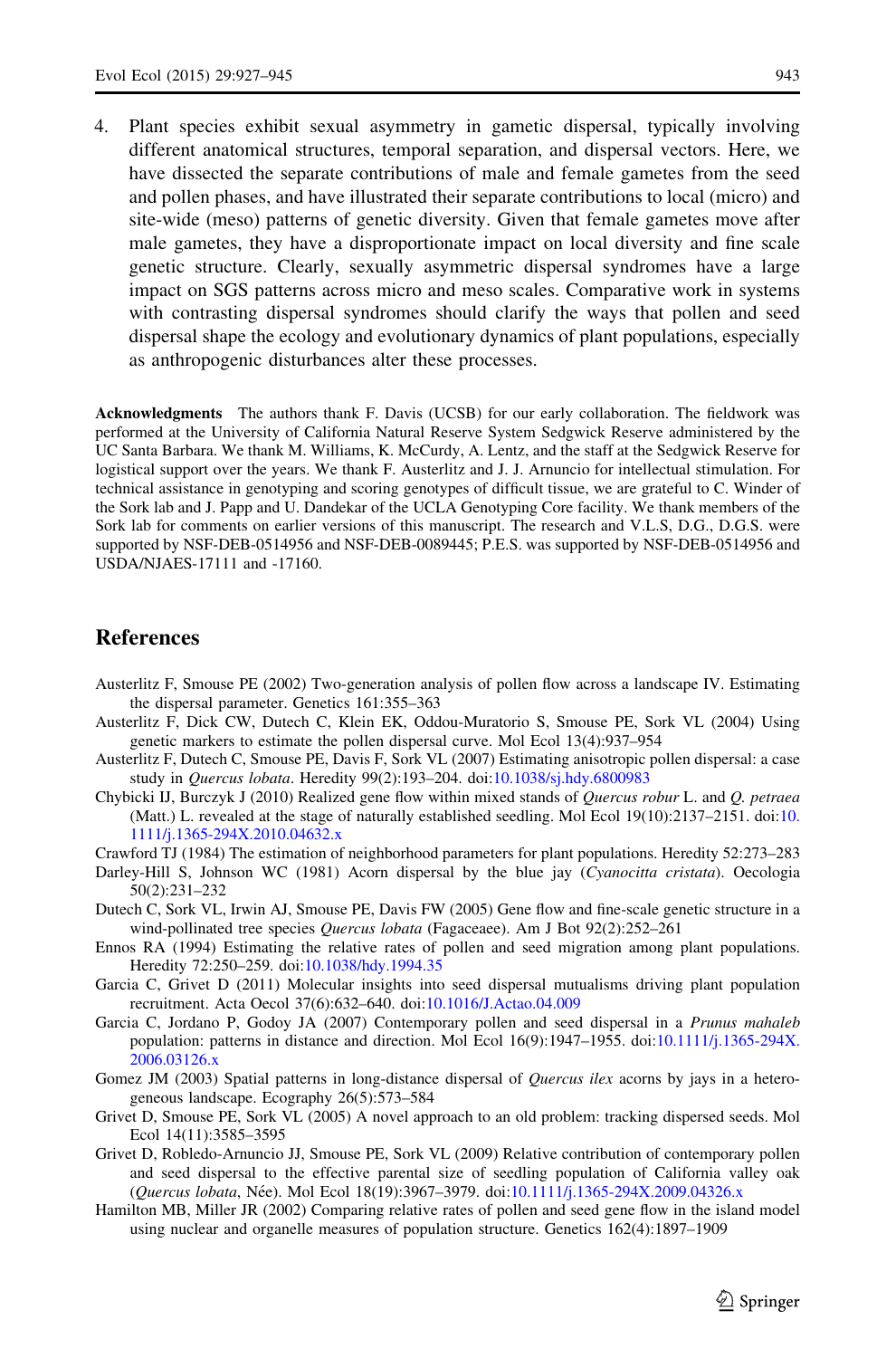- <span id="page-17-0"></span>Heuertz M, Vekemans X, Hausman JF, Palada M, Hardy OJ (2003) Estimating seed versus pollen dispersal from spatial genetic structure in the common ash. Mol Ecol 12(9):2483–2495. doi[:10.1046/j.135-294X.](http://dx.doi.org/10.1046/j.135-294X.2003.01923.x) [2003.01923.x](http://dx.doi.org/10.1046/j.135-294X.2003.01923.x)
- Heywood JS (1991) Spatial analysis of genetic-variation in plant populations. Annu Rev Ecol Syst 22:335–355. doi:[10.1146/annurev.es.22.110191.002003](http://dx.doi.org/10.1146/annurev.es.22.110191.002003)
- Holbrook KM, Smith TB, Hardesty BD (2002) Implications of long-distance movements of frugivorous rain forest hornbills. Ecography 25(6):745–749
- Isagi Y, Saito D, Kawaguchi H, Tateno R, Watanabe S (2007) Effective pollen dispersal is enhanced by the genetic structure of an Aesculus turbinata population. J Ecol 95(5):983–990. doi:[10.1111/j.1365-2745.](http://dx.doi.org/10.1111/j.1365-2745.2007.01272.x) [2007.01272.x](http://dx.doi.org/10.1111/j.1365-2745.2007.01272.x)
- Jost L (2007) Partitioning diversity into independent alpha and beta components. Ecology 88(10):2427–2439
- Jost L (2008)  $G_{ST}$  and its relatives do not measure differentiation. Mol Ecol 17(18):4015–4026. doi:[10.1111/](http://dx.doi.org/10.1111/j.1365-294X.2008.03887.x) [j.1365-294X.2008.03887.x](http://dx.doi.org/10.1111/j.1365-294X.2008.03887.x)
- Jost L (2010) Independence of alpha and beta diversities. Ecology 91(7):1969–1974
- Jost L, DeVries P, Walla T, Greeney H, Chao A, Ricotta C (2010) Partitioning diversity for conservation analyses. Divers Distrib 16(1):65–76. doi[:10.1111/j.1472-4642.2009.00626.x](http://dx.doi.org/10.1111/j.1472-4642.2009.00626.x)
- Karubian J, Sork VL, Roorda T, Duraes R, Smith TB (2010) Destination-based seed dispersal homogenizes genetic structure of a tropical palm. Mol Ecol 19(8):1745–1753
- Koenig WD, McEntee JP, Walters EL (2008) Acorn harvesting by acorn woodpeckers: annual variation and comparison with genetic estimates. Evol Ecol Res 10:811–822
- Koenig WD, Krakauer AH, Monahan WB, Haydock J, Knops JMH, Carmen WJ (2009) Mast-producing trees and the geographical ecology of western scrub-jays. Ecography 32(4):561–570. doi[:10.1111/j.](http://dx.doi.org/10.1111/j.1600-0587.2008.05617.x) [1600-0587.2008.05617.x](http://dx.doi.org/10.1111/j.1600-0587.2008.05617.x)
- Krauss SL, He T, Barrett LG, Lamont BB, Enright NJ, Miller BP, Hanley ME (2009) Contrasting impacts of pollen and seed dispersal on spatial genetic structure in the bird-pollinated Banksia hookeriana. Heredity 102(3):274–285. doi:[10.1038/hdy.2008.118](http://dx.doi.org/10.1038/hdy.2008.118)
- Moran EV, Clark JS (2012) Between-site differences in the scale of dispersal and gene flow in red oak. PLoS One 7(5):e36492. doi:[10.1371/journal.pone.0036492](http://dx.doi.org/10.1371/journal.pone.0036492)
- Nei M (1972) Genetic distance between populations. Am Nat 106:283–292
- Nei M (1973) Analysis of gene diversity in subdivided populations. Proc Natl Acad Sci USA 70(12):3321–3323
- Nielsen R, Tarpy DR, Reeve HK (2003) Estimating effective paternity number in social insects and the effective number of alleles in a population. Mol Ecol 12:3157–3164
- Peakall R, Smouse PE (2006) GENALEX 6: genetic analysis in Excel. Population genetic software for teaching and research. Mol Ecol Notes 6(1):288–295
- Peakall R, Smouse PE (2012) GenAlEx 6.5: genetic analysis in Excel. Population genetic software for teaching and research-an update. Bioinformatics 28(19):2537–2539
- Pluess AR, Sork VL, Dolan B, Davis FW, Grivet D, Merg K, Smouse PE (2009) Short distance pollen movement in a wind-pollinated tree, Quercus lobata (Fagaceae). For Ecol Manage 258(5):735-744. doi[:10.1016/j.foreco.2009.05.014](http://dx.doi.org/10.1016/j.foreco.2009.05.014)
- R Core Team (2014) R: a language and environment for statistical computing
- Ravigne V, Olivieri I, Gonzalez-Martinez SC, Rousset F (2006) Selective interactions between shortdistance pollen and seed dispersal in self-compatible species. Evolution 60(11):2257–2271. doi:[10.](http://dx.doi.org/10.1554/05-352.1) [1554/05-352.1](http://dx.doi.org/10.1554/05-352.1)
- Rousset F (2004) Genetic structure and selection in subdivided populations. Princeton University Press, Princeton
- Schupp EW, Jordano P, Gómez JM (2010) Seed dispersal effectiveness revisited: a conceptual review. New Phytol 188(2):333–353
- Scofield DG (2015a) diversityDispersal: analyse individual and genetic diversity of dispersal processes in biological populations. R package version 0.9.9000. [https://github.com/douglasgscofield/diversity](https://github.com/douglasgscofield/diversityDispersal) [Dispersal](https://github.com/douglasgscofield/diversityDispersal)
- Scofield DG (2015b) readGenalex: read and manipulate GenAlEx-format genotype files. R package version 0.4.1. <http://CRAN.R-project.org/package=readGenalex>
- Scofield DG, Sork VL, Smouse PE (2010) Influence of acorn woodpecker social behaviour on transport of coast live oak (Quercus agrifolia) acorns in a southern California oak savanna. J Ecol 98(3):561–572
- Scofield DG, Alfaro VR, Sork VL, Grivet D, Martinez E, Papp J, Smouse PE (2011) Foraging patterns of acorn woodpeckers (Melanerpes formicivorus) on valley oak (Quercus lobata Née) in two California oak savanna-woodlands. Oecologia 166(1):187–196
- Scofield DG, Smouse PE, Karubian J, Sork VL (2012) Use of Alpha, Beta, and Gamma diversity measures to characterize seed dispersal by animals. Am Nat 180(6):719–732. doi:[10.1086/668202](http://dx.doi.org/10.1086/668202)